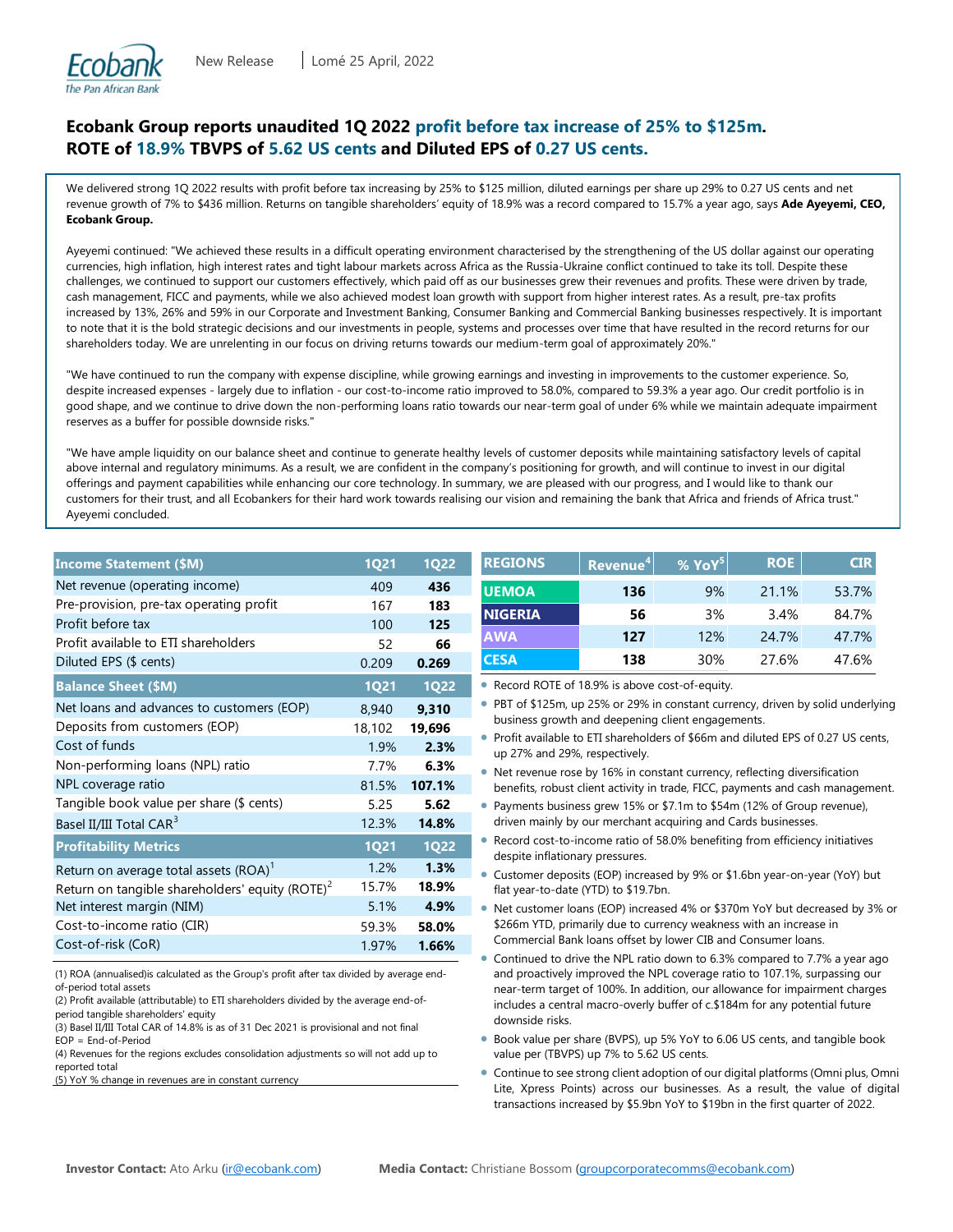

| <b>TOTAL VALUE OF TRANSACTIONS ON OUR DIGITAL CHANNELS</b><br>(in millions of US dollars) | 31 Mar<br>2022 | 31 Mar<br>2021 | YoY % |
|-------------------------------------------------------------------------------------------|----------------|----------------|-------|
| Omni Plus                                                                                 | 11,589         | 8,083          | 43%   |
| OmniLite                                                                                  | 1,542          | 937            | 65%   |
| Ecobank Mobile App                                                                        | 1.206          | 1,153          | 5%    |
| Ecobank Online                                                                            | 518            | 413            | 26%   |
| Xpress Points (Agency Network)                                                            | 1,180          | 573            | 106%  |
| <b>Indirect Channels</b>                                                                  | 3,031          | 2,048          | 48%   |
| Cards                                                                                     | 2.612          | 2,229          | 17%   |
| <b>Bank Collect</b>                                                                       | 1.410          | 1.075          | 31%   |
| <b>POS</b>                                                                                | 466            | 160            | 190%  |
| Ecobank Pay                                                                               | 56             | 43             | 30%   |
| e-Commerce                                                                                | 338            | 85             | 298%  |

## **SUMMARY FINANCIAL REVIEW OF THE ECOBANK GROUP**

| <b>TOTAL VOLUME OF TRANSACTIONS - DIGITAL CHANNELS</b>                                                                                                                                                                                                                                                                                                                                                                                                                                                                                                     |                |              |                          |                          |
|------------------------------------------------------------------------------------------------------------------------------------------------------------------------------------------------------------------------------------------------------------------------------------------------------------------------------------------------------------------------------------------------------------------------------------------------------------------------------------------------------------------------------------------------------------|----------------|--------------|--------------------------|--------------------------|
| <b>TOTAL VALUE OF TRANSACTIONS ON OUR DIGITAL CHANNELS</b>                                                                                                                                                                                                                                                                                                                                                                                                                                                                                                 | 31 Mar         | 31 Mar       |                          | YoY <sub>%</sub>         |
| (in millions of US dollars)                                                                                                                                                                                                                                                                                                                                                                                                                                                                                                                                | 2022           | 2021         |                          |                          |
| Omni Plus                                                                                                                                                                                                                                                                                                                                                                                                                                                                                                                                                  | 11,589         | 8,083        |                          | 43%                      |
| OmniLite                                                                                                                                                                                                                                                                                                                                                                                                                                                                                                                                                   | 1,542          | 937          |                          | 65%                      |
| Ecobank Mobile App                                                                                                                                                                                                                                                                                                                                                                                                                                                                                                                                         | 1,206          | 1,153        |                          | 5%                       |
| Ecobank Online                                                                                                                                                                                                                                                                                                                                                                                                                                                                                                                                             | 518            | 413          |                          | 26%                      |
| Xpress Points (Agency Network)<br><b>Indirect Channels</b>                                                                                                                                                                                                                                                                                                                                                                                                                                                                                                 | 1,180<br>3,031 | 573<br>2,048 |                          | 106%<br>48%              |
| Cards                                                                                                                                                                                                                                                                                                                                                                                                                                                                                                                                                      | 2,612          | 2,229        |                          | 17%                      |
| <b>Bank Collect</b>                                                                                                                                                                                                                                                                                                                                                                                                                                                                                                                                        | 1,410          | 1,075        |                          | 31%                      |
| POS                                                                                                                                                                                                                                                                                                                                                                                                                                                                                                                                                        | 466            | 160          |                          | 190%                     |
| Ecobank Pay                                                                                                                                                                                                                                                                                                                                                                                                                                                                                                                                                | 56             |              | 43                       | 30%                      |
| e-Commerce                                                                                                                                                                                                                                                                                                                                                                                                                                                                                                                                                 | 338            |              | 85                       | 298%                     |
| <b>SUMMARY FINANCIAL REVIEW OF THE ECOBANK GROUP</b><br><b>Selected Income Statement Highlights</b>                                                                                                                                                                                                                                                                                                                                                                                                                                                        |                |              |                          |                          |
| Quarter ended                                                                                                                                                                                                                                                                                                                                                                                                                                                                                                                                              | Mar            | Mar          |                          |                          |
| (in millions of US dollars except per share data)                                                                                                                                                                                                                                                                                                                                                                                                                                                                                                          | 2022           | 2021         | YoY %                    | $CCy1$ %                 |
| Net interest income                                                                                                                                                                                                                                                                                                                                                                                                                                                                                                                                        | 239            | 237          | 1%                       | 9%                       |
| Non-interest revenue                                                                                                                                                                                                                                                                                                                                                                                                                                                                                                                                       | 198            | 172          | 15%                      | 25%                      |
| <b>Operating income (net revenue)</b>                                                                                                                                                                                                                                                                                                                                                                                                                                                                                                                      | 436            | 409          | 7%                       | 16%                      |
| Operating expenses                                                                                                                                                                                                                                                                                                                                                                                                                                                                                                                                         | (253)          | (243)        | 4%                       | 11%                      |
| Pre-provision, pre-tax operating profit                                                                                                                                                                                                                                                                                                                                                                                                                                                                                                                    | 183            | 167          | 10%                      | 22%                      |
| Gross impairment charges on loans                                                                                                                                                                                                                                                                                                                                                                                                                                                                                                                          | (64)           | (66)         | (4)%                     | 4%                       |
| Less loan recoveries and impairment charge releases                                                                                                                                                                                                                                                                                                                                                                                                                                                                                                        | 22             | 19           | 17%                      | 25%                      |
| Net impairment charges on loans                                                                                                                                                                                                                                                                                                                                                                                                                                                                                                                            | (42)           | (48)         | (12)%                    | (5)%                     |
| Impairment charges on other assets                                                                                                                                                                                                                                                                                                                                                                                                                                                                                                                         | (9)            | (9)          | (5)%                     | $(5)$ %                  |
| <b>Impairment charges on financial assets</b>                                                                                                                                                                                                                                                                                                                                                                                                                                                                                                              | (50)           | (57)         | (11)%                    | (5)%                     |
| Net monetary loss arising from hyperinflationary economies                                                                                                                                                                                                                                                                                                                                                                                                                                                                                                 | (8)            | (10)         | $(21)$ %                 | $(21)$ %                 |
| Share of post-tax results of associates                                                                                                                                                                                                                                                                                                                                                                                                                                                                                                                    |                |              | $\overline{\phantom{0}}$ |                          |
| <b>Profit before tax</b>                                                                                                                                                                                                                                                                                                                                                                                                                                                                                                                                   | 125            | 100          | 25%                      | 29%                      |
| Profit after tax from continuing operations                                                                                                                                                                                                                                                                                                                                                                                                                                                                                                                | 92             | 74           | 24%                      | $\overline{\phantom{a}}$ |
| Profit after tax from discontinued operations                                                                                                                                                                                                                                                                                                                                                                                                                                                                                                              |                | 1            | n.m                      |                          |
| Profit for the year                                                                                                                                                                                                                                                                                                                                                                                                                                                                                                                                        | 92             | 76           | 21%                      | 38%                      |
| <b>Profit available to ETI shareholders</b>                                                                                                                                                                                                                                                                                                                                                                                                                                                                                                                | 66             | 52           | 27%                      |                          |
| Per Share Data (US cents)                                                                                                                                                                                                                                                                                                                                                                                                                                                                                                                                  |                |              |                          |                          |
| <b>Basic EPS</b>                                                                                                                                                                                                                                                                                                                                                                                                                                                                                                                                           | 0.269          | 0.209        | 29%                      |                          |
| <b>Diluted EPS</b>                                                                                                                                                                                                                                                                                                                                                                                                                                                                                                                                         | 0.269          | 0.209        | 29%                      |                          |
| Note: Selected income statement lines only and totals may not sum up.<br>(1) Constant currency = year-on-year percentage change on a constant currency basis<br>n.m. = not meaningful                                                                                                                                                                                                                                                                                                                                                                      |                |              |                          |                          |
| Period ended 31 Mar 2022 vs. Period ended 31 Mar 2021                                                                                                                                                                                                                                                                                                                                                                                                                                                                                                      |                |              |                          |                          |
| <b>Profit before tax (PBT)</b> was \$125 million, increasing by 25% or \$25 million from the prior-year period. If adjusted for the<br>impact of foreign currency translation (or on a constant currency basis), PBT increased by 29%. Additionally, positive<br>operating leverage and efficiency gains achieved in each of our business lines benefited PBT growth, with Corporate and<br>Investment Banking (CIB), Consumer Banking (CSB) and Commercial Banking (CMB), growing PBT by 13%, 26%, and 59%,<br>respectively in the first quarter of 2022. |                |              |                          |                          |
| Net revenue (operating income) was \$436 million, increasing by 7% or \$27 million or 16% on a constant currency basis.<br>The increase in revenue was primarily driven by a 15% growth in non-interest revenue (NIR) and a 1% growth in net                                                                                                                                                                                                                                                                                                               |                |              |                          |                          |

### **Period ended 31 Mar 2022 vs. Period ended 31 Mar 2021**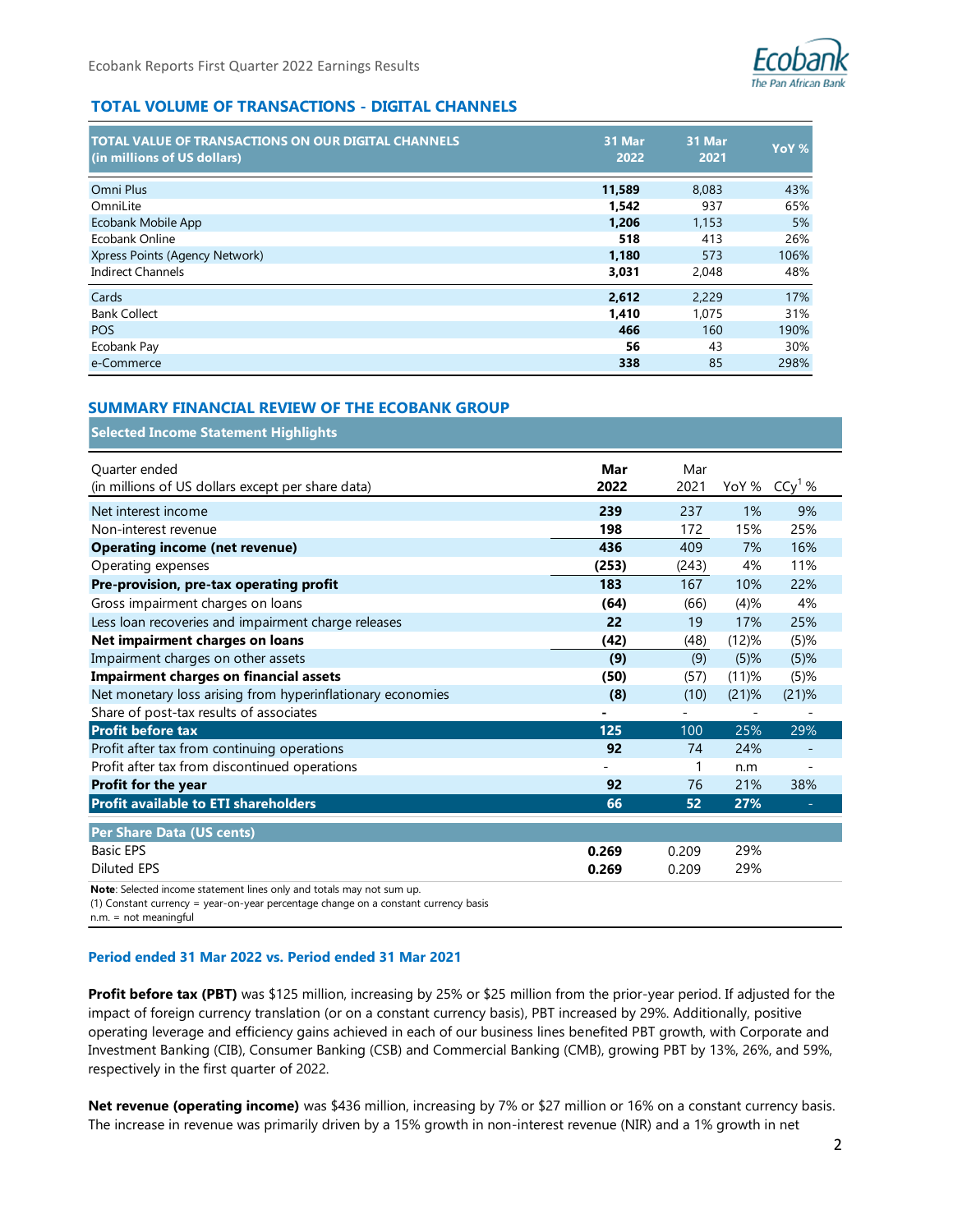

interest income (NII). Also, revenue expansion, a critical strategic imperative of our 'Execution Momentum' strategy, was substantial in each of our business lines. For example, CIB revenues were higher by 8%, CSB by 9%, and CMB by 11%, on a year-on-year basis, driven by deepening client relationships and increased household and business activity.

**Net interest income** was \$239 million, increasing by 1% or \$1 million, or 9% on a constant currency basis. Interest rate increases in some of our markets provided the catalyst by helping to drive interest income on customer loans and treasury bills by 15% and 20%, respectively. However, the growth in interest income was offset by an increase in the interest cost on customer deposits and borrowed funds by 38% and 18%, respectively, with the former primarily driven by a disproportionate growth in term deposits within CIB. As a result, net interest spreads, the difference between the gross yields on our earning assets and the interest costs on our funding sources, compressed by 20 basis points and hence the net interest margin (NIM) decreased to 4.9% from 5.1% a year ago. On the other hand, the average interest rate paid on all funding sources increased to 2.3% versus 1.9% in the first quarter of 2021.

**Non-interest revenue** was \$198 million for the first quarter of 2022, increasing by 15% or \$25 million, or by 25% on a constant currency basis, boosted by the continued robustness in client and customer activity following the lifting of most of the Covid-19 pandemic-induced restrictions. As a result, net fees and commission income increased by 16% or \$16 million to \$116 million, with fees generated on Cards rising by 30% to \$24 million, credit-related fees increased by 17% to \$37 million, and cash management fees rose by 9% to \$54 million. Additionally, NIR benefited from net trading income, which increased by 12% or \$8 million to \$72 million, predominantly driven by a 216% increase in fixed-income trading to \$34 million, partially offset by a decrease in client-related foreign-currency sales of 29% to \$38 million. As a result, the contribution of non-interest revenue to total net revenue (the NIR ratio) was 45% versus 42% in the year-ago period.

**Operating expenses** were \$253 million, increasing by 4% or \$10 million, or 11% on a constant currency basis. Employeerelated expenditures increased by 4% to \$113 million, while other operating expenses rose 6% to \$115 million, predominantly driven by higher inflation. The depreciation and amortisation charge fell by 2% to \$26 million. Despite higher inflation, the cost-to-income ratio improved to a record 58.0% compared to 59.3% in the year-ago period, driven by higher revenue growth and continued expense discipline in an inflationary environment. Also, the cost-to-assets ratio, which measures costs to average assets, improved to 3.7% compared with 3.8%.

**Impairment charges on loans (provision for credit losses), net of loan recoveries and impairment releases** was \$42 million compared with \$48 million a year ago. Gross impairment charges were \$64 million, down 4% from a year ago, reflecting an overall reduction in the credit risks within our loan portfolios as borrowers' credit conditions improved on relatively improved economic conditions. Partially offsetting gross impairment charges were \$22 million, up 17% from the year-ago period, in loan recoveries, collections on past-due loans and releases of previous impairment charges. In addition, the current period's loan recoveries include \$2.2 million from the Resolution Vehicle (RV). However, with the fragility of the economic recovery due to the ongoing geopolitical tensions, we increased further the central macro-overly provision buffer of \$164 million held as of year-end 2021 by \$20 million in the first quarter of 2022 to a total of \$184 million. Overall, the Bank's credit quality remains solid, reflected in the cost-of-risk, which improved further to 1.66% in the first quarter of 2022 compared with 1.69% at year-end 2021 and 1.97% in the year-ago period.

**Taxation -** Income taxes were \$33 million compared with \$26 million in the prior-year period. The effective income tax rate (ETR) was 26.4% versus 25.7% in the prior-year period, primarily driven by higher profits in different tax jurisdictions.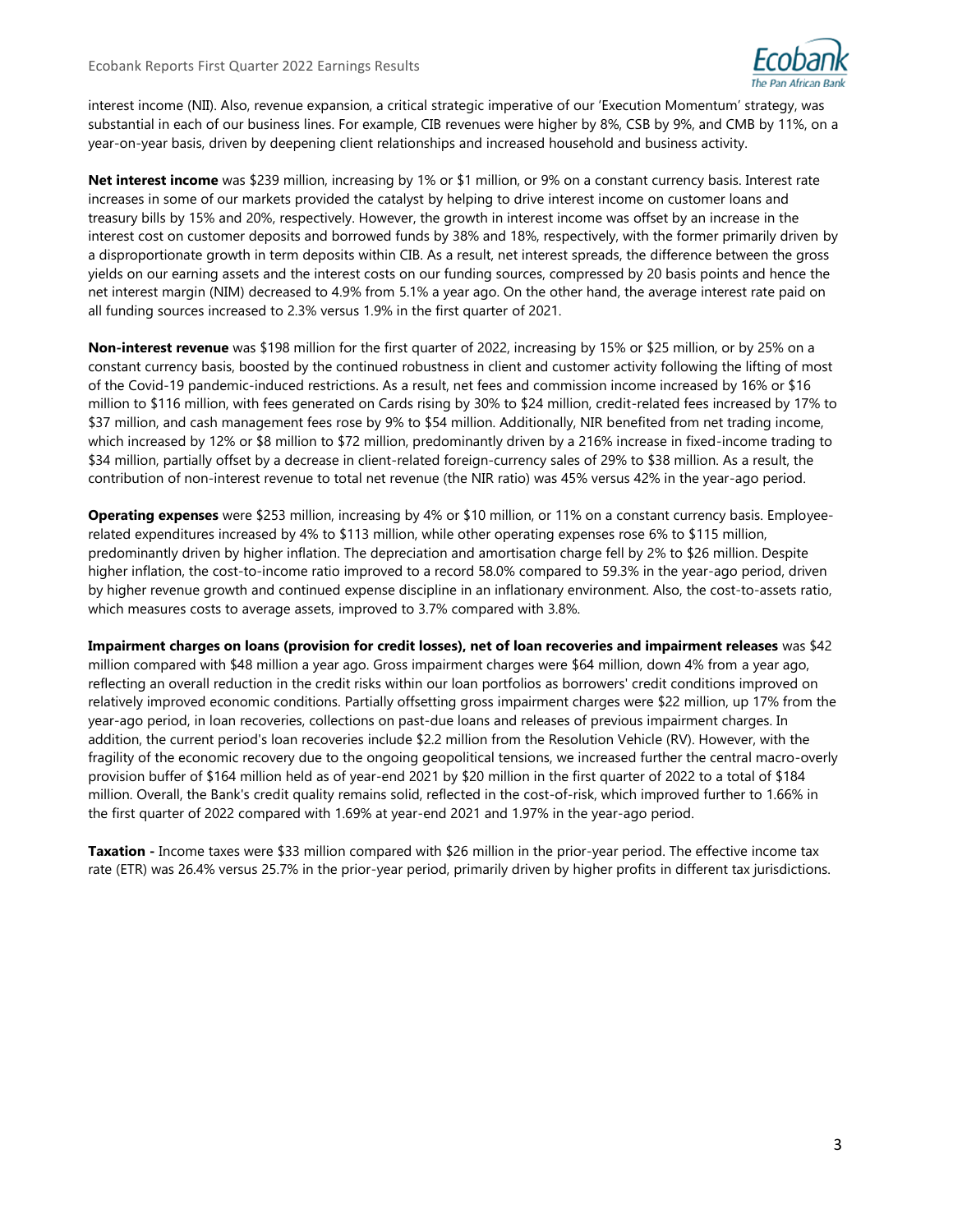

# **BALANCE SHEET SUMMARY**

| As at: (in millions of US dollars, except per share amounts)   | 31 Mar<br>2022 | 31 Dec<br>2021 | 31 Mar<br>2021 |                          | YoY % Ccy* %             |
|----------------------------------------------------------------|----------------|----------------|----------------|--------------------------|--------------------------|
| Gross loans and advances to customers (EOP)                    | 9,985          | 10,228         | 9,541          | 5%                       |                          |
| Less allowance for impairments (expected credit losses)        | 675            | 652            | 601            | 12%                      |                          |
| Net loans and advances to customers (EOP)                      | 9,310          | 9,576          | 8,940          | 4%                       | 10%                      |
| Net loans and advances to customers (Average)                  | 9,152          | 9,060          | 8,835          | 4%                       |                          |
| Deposits from customers (EOP)                                  | 19,696         | 19,713         | 18,102         | 9%                       | 16%                      |
| Deposits from customers (Average)                              | 19,351         | 18,953         | 17,609         | 10%                      |                          |
| Total assets                                                   | 27,075         | 27,562         | 25,596         | 6%                       | 13%                      |
| Equity attributable to owners of ETI                           | 1,499          | 1,532          | 1,428          | 5%                       |                          |
| Total equity to all owners                                     | 2,118          | 2,164          | 1,955          | 8%                       | 22%                      |
| Loan-to-deposit ratio                                          | 50.7%          | 51.9%          | 52.7%          | (4)%                     |                          |
| Tier 1 capital adequacy ratio                                  | <b>NA</b>      | 10.7%          | <b>NA</b>      |                          |                          |
| Total capital adequacy ratio (CAR) <sup>1</sup>                | ΝA             | 14.8%          | <b>NA</b>      | $\overline{\phantom{a}}$ | $\overline{\phantom{a}}$ |
| Risk-weighted assets $(RWA)^2$                                 | <b>NA</b>      | 15,273         | <b>NA</b>      | ٠                        |                          |
| End-of-period ordinary shares outstanding (millions of shares) | 24,730         | 24,730         | 24,730         |                          |                          |
| # of ordinary shares to be issued if convertible bond converts | 6,667          | 6,667          | 6,667          |                          |                          |
| Per Share Data (in US Cents)                                   |                |                |                |                          |                          |
| Book value per ordinary share, BVPS <sup>3</sup>               | 6.06           | 6.20           | 5.77           | 5                        |                          |
| Tangible book value per ordinary share, TBVPS <sup>4</sup>     | 5.62           | 5.70           | 5.25           | 7                        |                          |
| Share price (EOP)                                              | 2.89           | 2.10           | 1.33           | 117                      | ٠                        |

(1) Basel II/III CAR is a provisional estimate for 31 December 2021. It is reported semi-annually to the regulator, the Central Bank of West African States (BCEAO). CAR for 31 December is submitted 30 April and for 30 June submission is 31 October. CAR ratios are based on transitional adjusted capital; The Group extended its transitional schedule for the recognition of IFRS 9 Day 1 impairments in regulatory capital from three years to five years, the latter being the widely adopted ECB/PRA schedule

(2) RWAs for 2021 is a provisional estimate.

(3) ETI shareholders' equity divided by end-of-period ordinary shares outstanding

(4) Tangible ETI shareholders' equity divided by end-of-period ordinary shares outstanding. Tangible ETI shareholders' equity is ETI shareholders' equity less goodwill and intangible assets

 $EOP = End-of-period$ 

\*Ccy = year-on-year percentage change on a constant currency Average deposits and loans is on a quarterly basis

NA = not applicable

**Gross loans and advances to customers (EOP)** were \$10.0 billion as of 31 March 2022, down 2% year-to-date (YTD) but an increase of 5% on a year-on-year (YoY) basis. End-of-period net loans (gross loans less accumulated credit impairment charges) fell by 3% YTD but were higher by 4% on a YoY basis. On a constant currency basis, net loans grew by 10% YoY. This growth was solid in our CMB business, where improving economic conditions lifted commercial activity, especially within the SME sector. Additionally, net loans increased YoY on a constant currency basis in each of our four regions.

**Deposits from customers (EOP)** were \$19.7 billion as of 31 March 2022, flat YTD but 9% higher or 16% on a constant currency basis YoY. The marginal decline in YTD deposit growth was primarily due to adverse foreign currency effects with underlying solid growth within CIB.

**Estimated Tier 1 CAR and Total CAR were 10.7% and 14.8%,** respectively, as of 31 December 2021, compared with 9.4% and 12.3% as of 31 December 2020. The increase in capital adequacy ratios reflected the robust growth in profits in 2021, the positive impact of a \$350 million 10-year subordinated sustainability Eurobond raised in June 2021 and a \$75 million perpetual subordinated notes (Additional Tier 1 capital) instrument raised in September 2021.

**Equity available (attributable) to ETI shareholders** was \$1.50 billion as of 31 March 2022 down 2% or \$33 million YTD, but up 5% or \$72 million YoY. The YTD decline in shareholders' equity reflected internal profit generation of \$68 million in the quarter, offset by mark-to-market losses on fixed-income securities of \$12 million and FX translation reserve losses of \$89 million, due to rate movements and strengthening of the US dollar.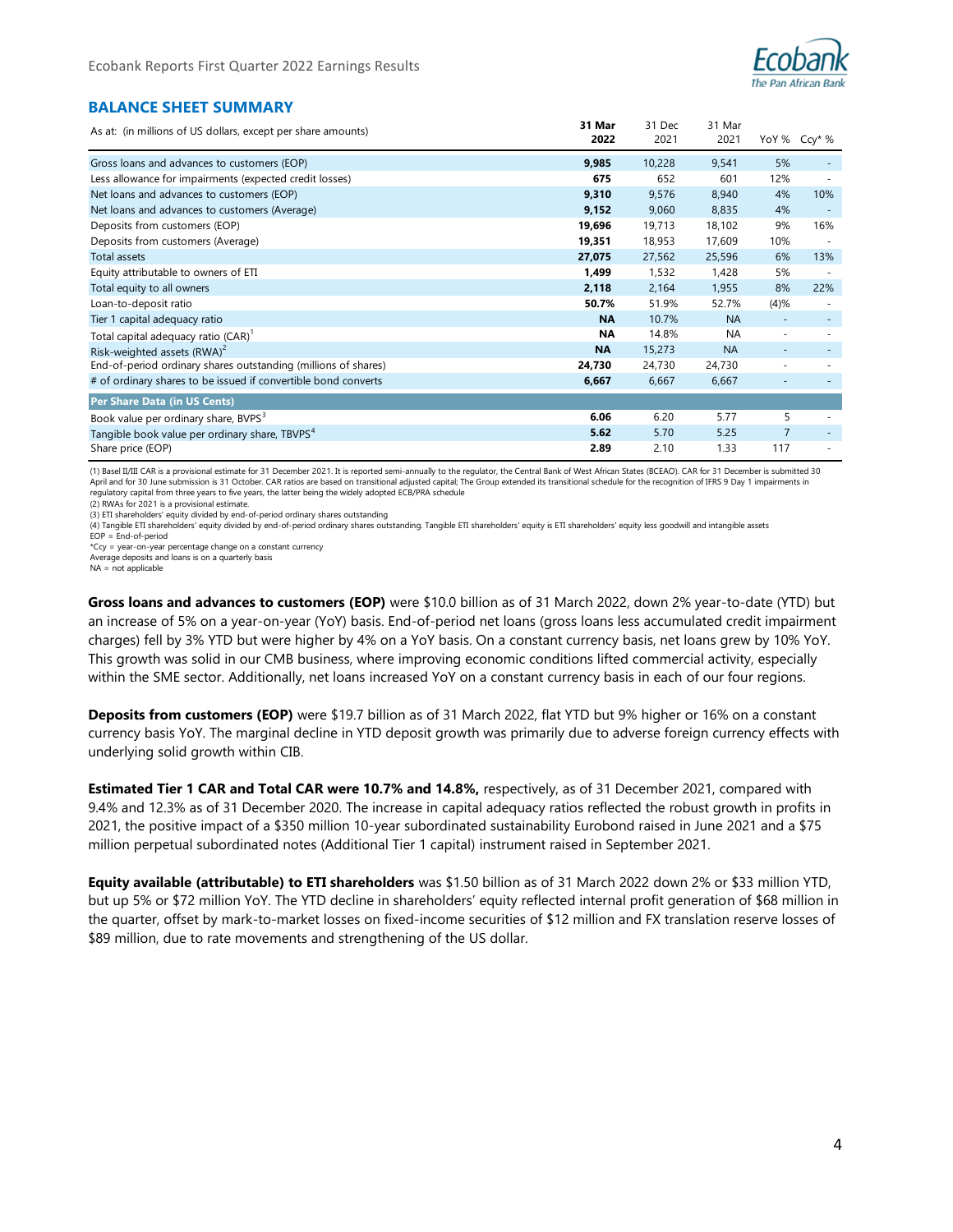

**Asset Quality**

| For the period ended (in millions of US dollars) | 31 Mar<br>2022 | 31 Mar<br>2021 |
|--------------------------------------------------|----------------|----------------|
| Gross impairment charges on loans and advances   | (64)           | (66)           |
| Less: recoveries and impairment charge releases  | 22             | 19             |
| Net impairment charges on loans and advances     | (42)           | (48)           |
| Impairment charges on other assets               | (9)            | (9)            |
| <b>Impairment charges on financial assets</b>    | (50)           | (57)           |
| Cost-of-risk <sup>(1)</sup>                      | 1.66%          | 1.97%          |

| As at 31 December (in millions of US dollars except ratios)                       | 31 Mar<br>2022 | 31 Dec<br>2021 | 31 Mar<br>2021 |
|-----------------------------------------------------------------------------------|----------------|----------------|----------------|
| Gross loans and advances to customers                                             | 9,985          | 10,228         | 9,541          |
| Of which Stage 1                                                                  | 8,333          | 8,547          | 7,604          |
| Of which Stage 2                                                                  | 1,022          | 1,043          | 1,200          |
| Of which Stage 3 (non-performing loans)                                           | 631            | 639            | 738            |
| Less allowance for impairments (accumulated expected credit losses)               | 675            | 652            | 601            |
| Of which Stage 1: 12-month ECL <sup>(2)</sup>                                     | 82             | 80             | 88             |
| Of which Stage 2: Life-time ECL                                                   | 140            | 143            | 113            |
| Of which Stage 3: Life-time ECL                                                   | 453            | 429            | 400            |
| Net loans and advances to customers                                               | 9,310          | 9,576          | 8,940          |
| Non-performing loans (Impaired loans)                                             | 631            | 639            | 738            |
| NPL ratio                                                                         | 6.3%           | 6.2%           | 7.7%           |
| NPL coverage ratio                                                                | 107.1%         | 102.1%         | 81.5%          |
| Stage 3 coverage ratio                                                            | 71.9%          | 67.1%          | 54.2%          |
| (1) Cost-of-risk is computed on an annualised basis<br>(2) Expected Credit Losses |                |                |                |

**Note**: totals may not add up due to rounding.

**Non-performing loans (impaired loans or stage 3 loans)** were \$631 million as of 31 March 2022, compared with \$639 million as of 31 December 2021 and \$738 million as of 31 March 2021. The decrease in NPLs YTD was predominantly driven by lower NPLs in our CMB business, reflecting the net impact of loan recoveries, collections, upgrades, and writeoffs. The NPL ratio, as a result, was essentially unchanged at 6.3% compared to 6.2% as of 31 December 2021 but has improved significantly from 7.7% in the first quarter of 2021.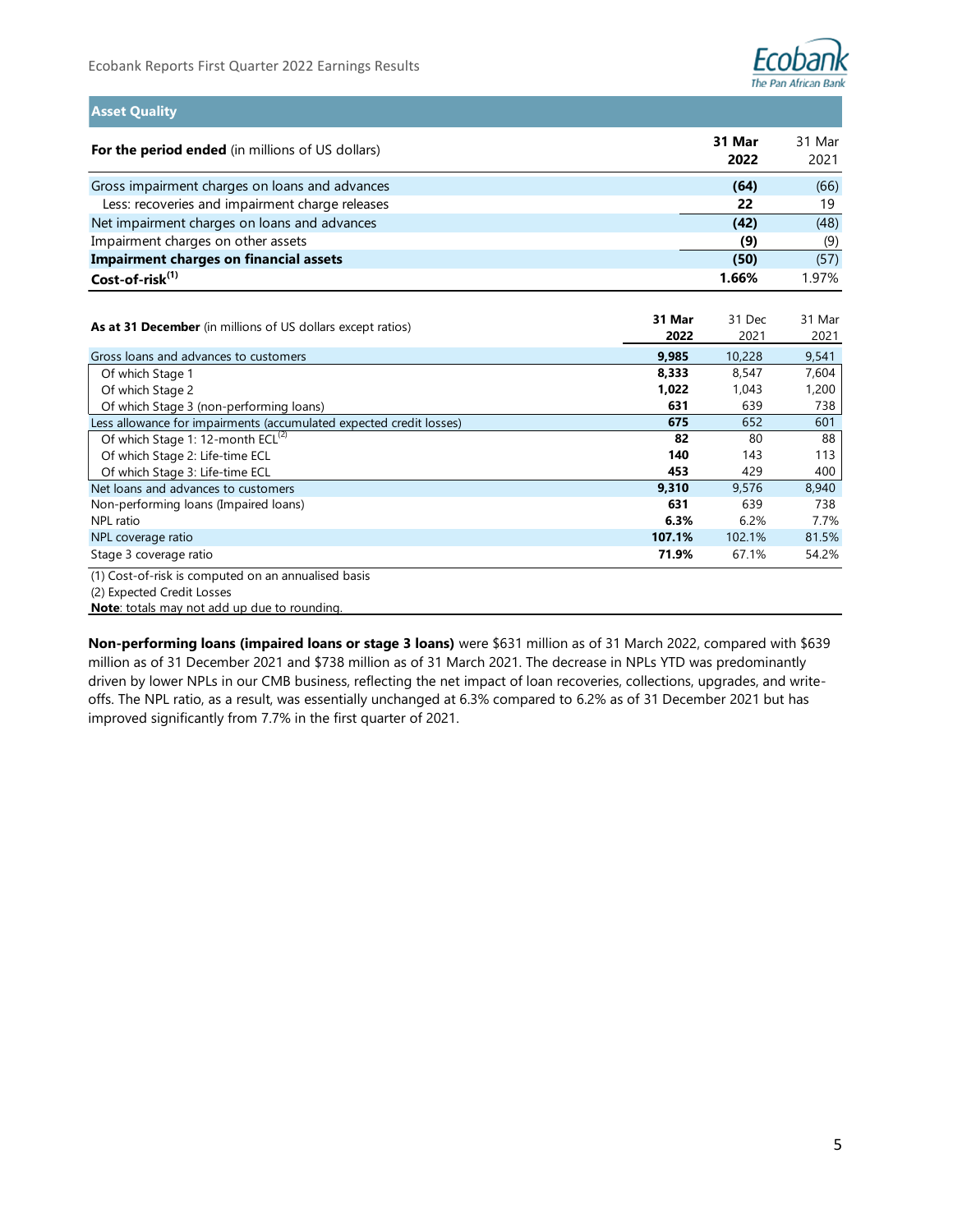

## **REGIONAL PERFORMANCE**

We categorise the Group's pan-African operations into four geographical regions. These reportable regions are Francophone West Africa (UEMOA), Nigeria, Anglophone West Africa (AWA), and Central, Eastern and Southern Africa (CESA). Accordingly, the financial results of the constituent affiliates of Ecobank Development Corporation (EDC), the Group's Investment Banking (IB) and Securities, Wealth, and Asset Management (SWAM) businesses across our geographic footprint are reported within their country of domicile and therefore in the applicable regions of UEMOA, Nigeria, AWA, and CESA. In addition, the Group categorises its Paris banking subsidiary and representative offices in Beijing, London, and Dubai as International.

**Comparisons noted in the commentary below are calculated for the period ended 31 March 2022 versus the period ended 31 March 2021, unless otherwise specified.**

| <b>Ecobank Geographical Regions</b><br>Summary financials for the three months ended 31 Mar 2022<br>(In millions of US Dollars) | <b>UEMOA</b>                 | NIGERIA <sup>(1)</sup>       | <b>AWA</b>                  | <b>CESA</b>                 | <b>INTER-</b><br><b>NATIONAL</b> | ETI <sub>8</sub><br>Others <sup>(2)</sup> | <b>Ecobank</b><br><b>Group</b>  |
|---------------------------------------------------------------------------------------------------------------------------------|------------------------------|------------------------------|-----------------------------|-----------------------------|----------------------------------|-------------------------------------------|---------------------------------|
| <b>Income statement highlights</b>                                                                                              |                              |                              |                             |                             |                                  |                                           |                                 |
| Net interest income                                                                                                             | 83                           | 34                           | 80                          | 69                          | $\overline{c}$                   | (31)                                      | 239                             |
| Non-interest revenue                                                                                                            | 53                           | 22                           | 46                          | 68                          | 5                                | 3                                         | 198                             |
| Operating income (net revenue)                                                                                                  | 136                          | 56                           | 127                         | 138                         | 8                                | (28)                                      | 436                             |
| Total operating expenses                                                                                                        | 73                           | 48                           | 61                          | 65                          | 6                                | 1                                         | 253                             |
| Pre-provision, pre-tax operating profit                                                                                         | 63                           | 9                            | 66                          | 72                          | $\overline{2}$                   | (28)                                      | 183                             |
| Impairment charges on financial assets                                                                                          | $\overline{7}$               | 2                            | 9                           | 5                           | (1)                              | 28                                        | 50                              |
| <b>Operating profit after impairment losses</b>                                                                                 | 55                           | 7                            | 57                          | 67                          | 3                                | (56)                                      | 133                             |
| Net monetary loss arising from hyperinflationary economies                                                                      | ÷.                           | ÷.                           | ÷                           | (8)                         | ÷.                               | ٠                                         | (8)                             |
| Profit before tax                                                                                                               | 55                           | $\overline{7}$               | 57                          | 67                          | $\overline{\mathbf{3}}$          | (56)                                      | 125                             |
| Profit after tax                                                                                                                | 48                           | 6                            | 38                          | 46                          | $\overline{2}$                   | (48)                                      | 92                              |
| <b>Balance sheet highlights</b>                                                                                                 |                              |                              |                             |                             |                                  |                                           |                                 |
| <b>Total Assets</b>                                                                                                             | 9.163                        | 6,381                        | 4,541                       | 6.850                       | 1.133                            | (993)                                     | 27,075                          |
| <b>Gross loans and advances to customers</b>                                                                                    | 3,454                        | 2,701                        | 1,353                       | 1,783                       | 694                              | $\blacksquare$                            | 9,985                           |
| Of which stage 1                                                                                                                | 3,203                        | 1,613                        | 1,272                       | 1,565                       | 679                              | ä,                                        | 8,333                           |
| Of which stage 2                                                                                                                | 144                          | 658                          | 50                          | 160                         | 10                               | L,                                        | 1,022                           |
| Of which stage 3 (NPLs)                                                                                                         | 107                          | 429                          | 31                          | 58                          | 5                                | ÷,                                        | 631                             |
| Less: accumulated impairments                                                                                                   | (104)                        | (234)                        | (60)                        | (85)                        | (8)                              | (184)                                     | (675)                           |
| Of which stage 1<br>Of which stage 2<br>Of which stage 3 (NPLs)                                                                 | (26)<br>(33)<br>(45)         | (12)<br>(74)<br>(148)        | (19)<br>(13)<br>(28)        | (23)<br>(20)<br>(43)        | (2)<br>(0)<br>(5)                | ä,<br>(184)                               | (82)<br>(140)<br>(453)          |
| Net loans and advances to customers<br>Non-performing loans<br><b>Deposits from customers</b><br>Total equity                   | 3.350<br>107<br>6,728<br>907 | 2.467<br>429<br>4,121<br>735 | 1,293<br>31<br>3,351<br>586 | 1.698<br>58<br>5,311<br>654 | 686<br>5<br>184<br>119           | (184)<br>$\blacksquare$<br>(883)          | 9,310<br>631<br>19.696<br>2.118 |
| <b>Ratios</b>                                                                                                                   |                              |                              |                             |                             |                                  |                                           |                                 |
| ROE <sup>(3)</sup>                                                                                                              | 21.1%                        | 3.4%                         | 24.7%                       | 27.6%                       | 6.7%                             | ä,                                        | 18.9%                           |
| <b>ROA</b>                                                                                                                      | 2.0%                         | 0.4%                         | 3.3%                        | 2.7%                        | 0.7%                             | $\blacksquare$                            | 1.0%                            |
| Cost-to-income ratio                                                                                                            | 53.7%                        | 84.7%                        | 47.7%                       | 47.6%                       | 78.4%                            | ÷.                                        | 58.0%                           |
| Loan-to-deposit ratio                                                                                                           | 51.3%                        | 65.5%                        | 40.4%                       | 33.6%                       | 376.5%                           | $\overline{a}$                            | 50.7%                           |
| <b>NPL Ratio</b>                                                                                                                | 3.1%                         | 15.9%                        | 2.3%                        | 3.3%                        | 0.7%                             | $\blacksquare$                            | 6.3%                            |
| <b>NPL Coverage</b><br>1. Included in the Nigeria region are the results of the Resolution Vehicle                              | 97.0%                        | 54.4%                        | 194.3%                      | 147.3%                      | 154.1%                           | $\blacksquare$                            | 107.1%                          |

2. ETI and Others comprise the financial results of ETI (parent company), eProcess (the Group's shared services technology company), EBISA (Paris subsidiary), other ETI-affiliates and structured entities, and the net impact of eliminations from the Group's accounting consolidation.

3. ROE for the Regions are computed using profit after tax divided by the average end-of-period (EOP) total equity. However, the ROE for the Group, is computed using profit available to ETI divided by average EOP shareholders' equity.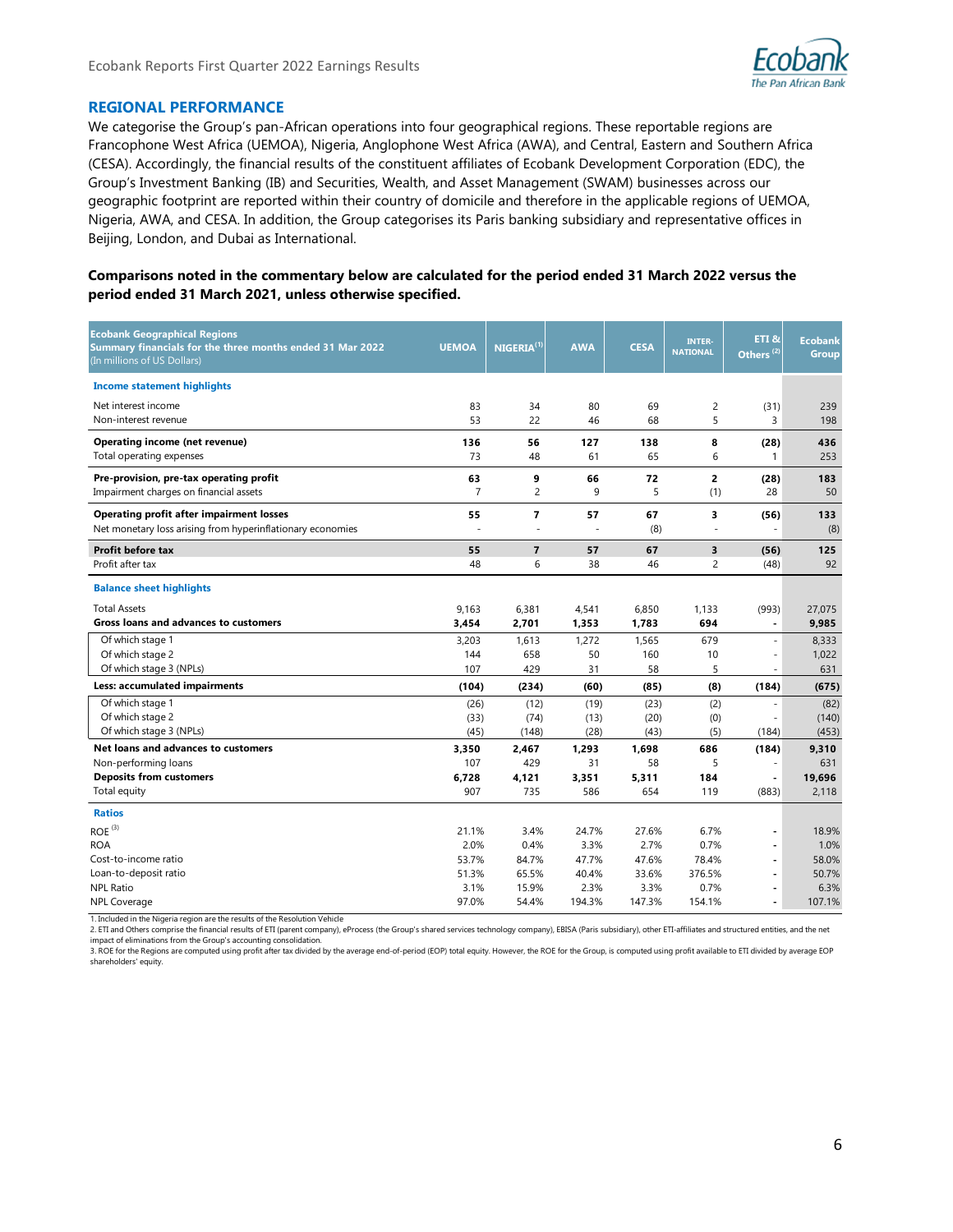

## **Francophone West Africa (UEMOA)**

|                                                       | 31 Mar |        | 31 Mar |          |          |       |
|-------------------------------------------------------|--------|--------|--------|----------|----------|-------|
| Period ended (in millions of US dollars)              | 2022   |        | 2021   | YoY %    | *Ccy %   |       |
| Net interest income                                   | 83     |        | 83     | 0.1%     | 8%       |       |
| Non-interest revenue                                  | 53     |        | 51     | 4%       | 12%      |       |
| <b>Net revenue</b>                                    | 136    |        | 133    | 2%       | 9%       |       |
| Operating expenses                                    | (73)   |        | (75)   | (3)%     | 5%       |       |
| Pre-provision, pre-tax operating profit               | 63     |        | 59     | 7%       | 15%      |       |
| Gross impairment charges on loans                     | (22)   |        | (23)   | (3)%     | 4%       |       |
| Less loan recoveries and impairment releases          | 15     |        | 9      | 59%      | 70%      |       |
| Net impairment charges on loans                       | (7)    |        | (14)   | (46)%    | (42)%    |       |
| Impairment charges on other assets                    | 0      |        | (0)    | n.m.     | n.m.     |       |
| <b>Impairment charges on financial assets</b>         | (7)    |        | (14)   | $(46)$ % | (42)%    |       |
| <b>Profit before tax</b>                              | 55     |        | 45     | 23%      | 32%      |       |
|                                                       | 31 Mar | 31 Dec |        | 31 Mar   |          |       |
| As at: (in millions of US dollars)                    | 2022   | 2021   |        | 2021     | YoY %    | Ccy % |
| Loans & advances t ocustomers (gross)                 | 3,454  | 3,837  |        | 3,440    | 0%       | 6%    |
| Of which Stage 1                                      | 3,203  | 3,555  |        | 3,087    | 4%       |       |
| Of which Stage 2                                      | 144    | 174    |        | 232      | (38)%    |       |
| Of which Stage 3 (non-performing loans)               | 107    | 108    |        | 121      | $(11)$ % | 4%    |
| Less allowance for impairments (Expected Credit Loss) | (104)  | (102)  |        | (86)     | 22%      | 49%   |
| Of which Stage 1: 12-month ECL <sup>(1)</sup>         | (26)   | (27)   |        | (21)     | 24%      |       |
| Of which Stage 2: Life-time ECL                       | (33)   | (33)   |        | (12)     | 179%     |       |
| Of which Stage 3: Life-time ECL                       | (45)   | (42)   |        | (53)     | $(15)$ % |       |
| Loans & advances to customers (net)                   | 3,350  | 3,735  |        | 3,355    | $(0)$ %  | 5%    |
| Total assets                                          | 9,163  | 10,072 |        | 9,024    | 2%       | 7%    |
| Deposits from customers                               | 6,728  | 6,977  |        | 6,605    | 2%       | 8%    |
| Total equity                                          | 907    | 894    |        | 820      | 11%      | 17%   |
| Cost-to-income ratio                                  | 53.7%  | 54.2%  |        | 56.0%    |          |       |
| <b>ROE</b>                                            | 21.1%  | 20.3%  |        | 21.4%    |          |       |
| Loan-to-deposit ratio                                 | 51.3%  | 55.0%  |        | 52.1%    |          |       |
| NPL ratio                                             | 3.1%   | 2.8%   |        | 3.5%     |          |       |
| NPL coverage ratio                                    | 97.0%  | 93.8%  |        | 70.8%    |          |       |
| Stage 3 coverage ratio                                | 41.7%  | 38.6%  |        | 43.5%    |          |       |

**Note:** Selected income statement line items only and thus may not sum up

\* Ccy = year-on-year percentage change on a constant currency

(1) ECL = Expected Credit Loss

### **Francophone West Africa (UEMOA)**

UEMOA delivered a profit before tax of \$55 million for the first quarter of 2022, increasing by 23% or \$10 million from the prior-year period. PBT grew by 32% on a constant currency basis, benefiting from higher revenues and lower impairment charges. As a result, annualised ROE for the quarter was 21.1%.

Net revenue of \$136 million increased by 2% or \$2 million, while on a constant currency basis, it rose by 9%. The increase in revenue was driven by higher non-interest revenue and net interest income. Net interest income increased by 8% on a constant currency basis, driven by increased investment securities and a stable net interest margin. Non-interest revenue increased 12% on a constant currency basis, driven primarily by cash management, card, and credit-related fees and commissions, thanks to significantly higher client activity.

Operating expenses of \$73 million decreased by 3% or \$2 million but on a constant currency basis increased by 5%, mainly driven by the overall increase in prices of goods and services. However, the cost-to-income ratio improved to 53.7% compared to 56.0% in the prior year's period on account of higher revenue generation.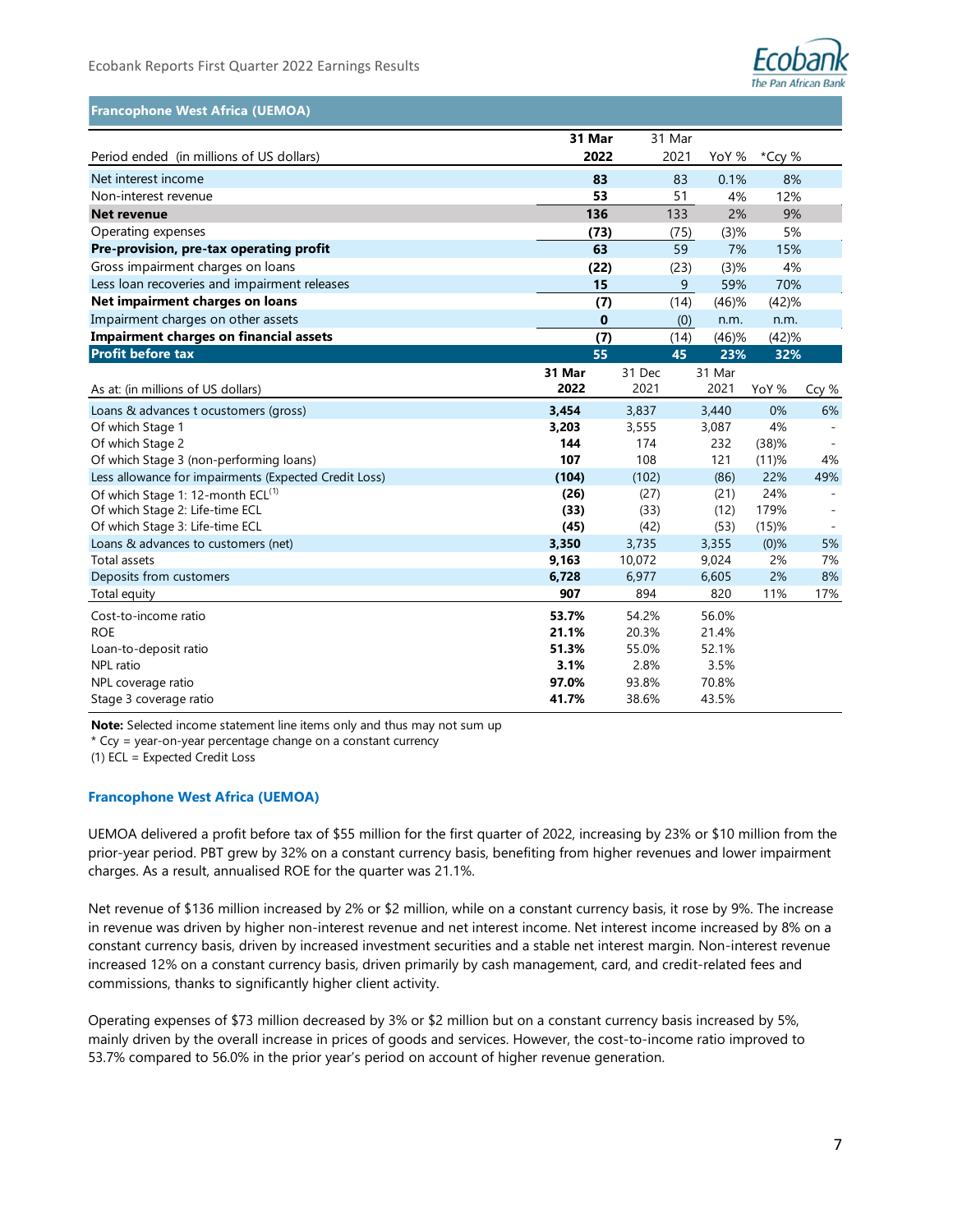

Net impairment charges on loans were \$7 million compared with \$14 million in the prior year. The current period's lower impairment charges reflected an increase in loan recoveries and the release of previous impairment charges partly driven by a decrease in NPLs.

| <b>NIGERIA</b>                                         |                |        |                |          |          |          |
|--------------------------------------------------------|----------------|--------|----------------|----------|----------|----------|
|                                                        | 31 Mar         |        | 31 Mar         |          |          |          |
| Period ended (in millions of US dollars)               | 2022           |        | 2021           | YoY %    | *Ccy %   |          |
| Net interest income                                    | 34             |        | 29             | 18%      | 22%      |          |
| Non-interest revenue                                   | 22             |        | 27             | (19)%    | $(16)$ % |          |
| <b>Net revenue</b>                                     | 56             |        | 56             | (0)%     | 3%       |          |
| Operating expenses                                     | (48)           |        | (44)           | 9%       | 13%      |          |
| Pre-provision, pre-tax operating profit                | 9              |        | 12             | $(31)$ % | (29)%    |          |
| Gross impairment charges on loans                      | (5)            |        | (6)            | (19)%    | (17)%    |          |
| Less loan recoveries and impairment releases           | 3              |        | $\overline{3}$ | (2)%     | 0%       |          |
| Net impairment charges on loans                        | (2)            |        | (3)            | $(36)$ % | $(33)$ % |          |
| Impairment charges on other assets                     |                |        | (1)            | n.m      | n.m      |          |
| <b>Impairment charges on financial assets</b>          | (2)            |        | (5)            | $(56)$ % | (54)%    |          |
| Profit before tax                                      | $\overline{7}$ |        | 8              | $(17)$ % | $(15)$ % |          |
|                                                        | 31 Mar         | 31 Dec |                | 31 Mar   |          |          |
| As at: (in millions of US dollars)                     | 2022           | 2021   |                | 2021     | YoY %    | *Ccy %   |
| Loans & advances to customers (gross)                  | 2,701          | 2,625  |                | 2,532    | 7%       | 9%       |
| Of which Stage 1                                       | 1,613          | 1,567  |                | 1,398    | 15%      |          |
| Of which Stage 2                                       | 658            | 631    |                | 650      | 1%       |          |
| Of which Stage 3 (non-performing loans)                | 429            | 427    |                | 485      | (11)%    | $(10)$ % |
| Less: allowance for impairments (Expected Credit Loss) | (234)          | (230)  |                | (282)    | (17)%    | $(15)$ % |
| Of which Stage 1: 12-month ECL <sup>(1)</sup>          | (12)           | (11)   |                | (10)     | 16%      |          |
| Of which Stage 2: Life-time ECL                        | (74)           | (75)   |                | (70)     | 5%       |          |
| Of which Stage 3: Life-time ECL                        | (148)          | (144)  |                | (201)    | $(26)$ % |          |
| Loans & advances to customers (net)                    | 2,467          | 2,395  |                | 2,250    | 10%      | 12%      |
| Total assets                                           | 6,381          | 5,985  |                | 5,651    | 13%      | 15%      |
| Deposits from customers                                | 4,121          | 3,951  |                | 3,554    | 16%      | 18%      |
| Total equity                                           | 735            | 703    |                | 719      | 2%       | 4%       |
| Cost-to-income ratio                                   | 84.7%          | 81.2%  |                | 77.9%    |          |          |
| <b>ROE</b>                                             | 3.4%           | 7.2%   |                | 4.0%     |          |          |
| Loan-to-deposit ratio                                  | 65.5%          | 66.4%  |                | 71.3%    |          |          |
| NPL ratio                                              | 15.9%          | 16.3%  |                | 19.1%    |          |          |
| NPL coverage ratio                                     | 54.4%          | 53.9%  |                | 58.1%    |          |          |
| Stage 3 coverage ratio                                 | 34.5%          | 33.8%  |                | 41.5%    |          |          |

**Note:** Selected income statement line items only and thus may not sum up

\* Ccy = year-on-year percentage change on a constant currency

(1) ECL = Expected Credit Loss

n.m. = not meaningful

## **Nigeria**

Nigeria delivered a profit before tax of \$7 million for the first quarter of 2022, decreasing by 17% or \$1.3 million and on a constant currency basis, decreasing by 15%. The decrease in PBT was primarily driven by higher expenses, partially offset by lower loan impairment charges. As a result, the annualised ROE for the period was 3.4%.

Net revenue of \$56 million was essentially flat, but it increased by 3% on a constant currency basis on higher net interest income generation. Net interest income increased by 22% on a constant currency basis to \$34 million, reflecting a 40 basis points rise in NIMs to 3.8% and a modest increase in the loan portfolio, partially offset by an increase in funding costs. Moreover, higher discretionary cash reserve requirements (CRR) of the Central Bank of Nigeria continue to stifle the NII growth rate. Non-interest revenue, on the other hand, fell 16% in constant currency as an increase in trade revenues and fixed-income trading gains were offset by a decrease in fees on cards and cash management.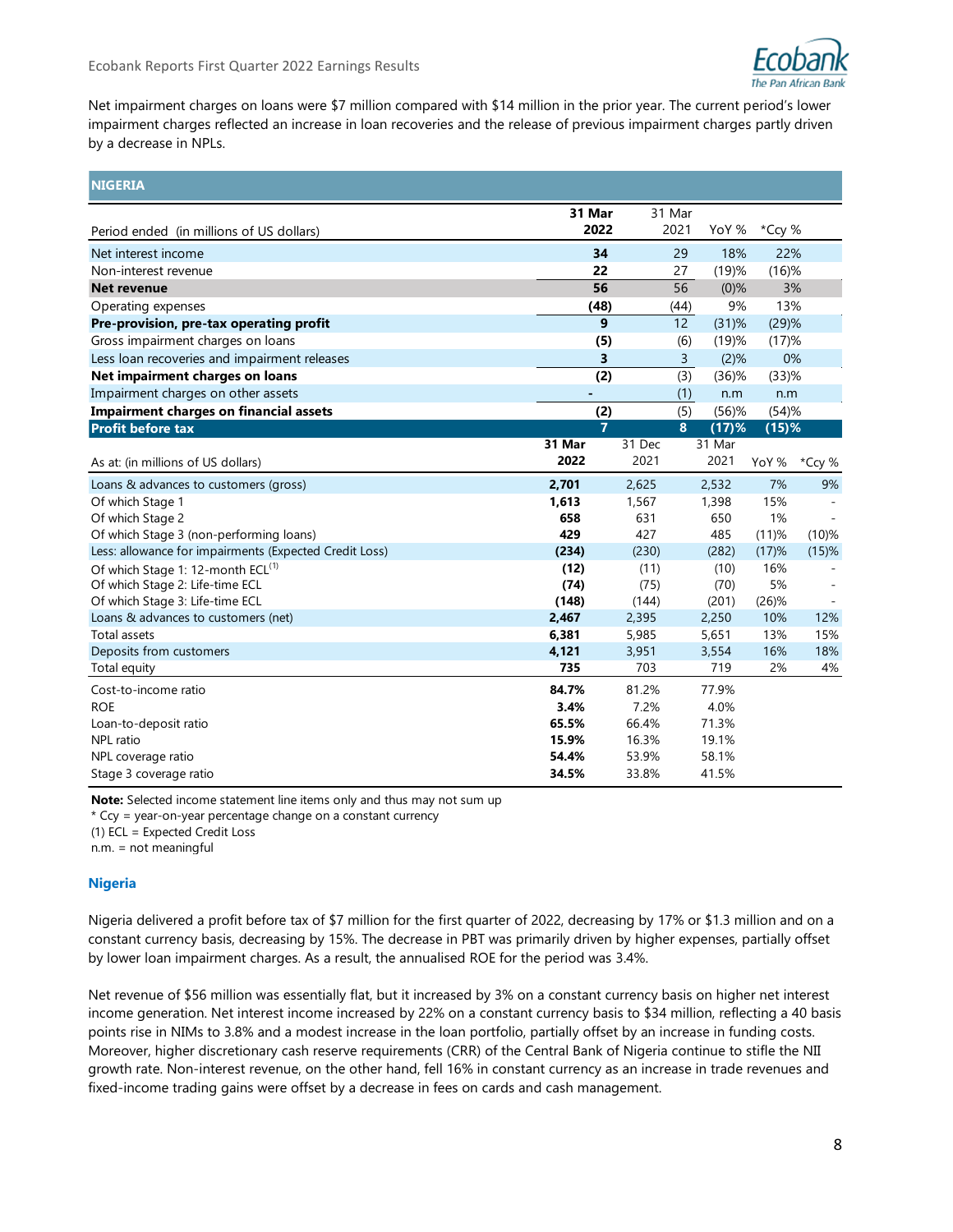

Operating expenses increased by 9% or \$4 million to \$48 million and increased by 13% from the prior-year period on a constant currency basis, primarily driven by inflationary pressures, higher energy costs, and statutory charges. Hence the cost-to-income ratio deteriorated to 84.7% compared to 77.9% a year ago.

Net impairment charges on loans were \$2 million compared to \$3 million in the prior-year period, mainly due to lower gross impairment charges in the current period.

| <b>Anglophone West Africa (AWA)</b>                                                                                                                                                                                                                                                                                                                                                                                                                                                                                                              |                 |                |      |                |          |          |
|--------------------------------------------------------------------------------------------------------------------------------------------------------------------------------------------------------------------------------------------------------------------------------------------------------------------------------------------------------------------------------------------------------------------------------------------------------------------------------------------------------------------------------------------------|-----------------|----------------|------|----------------|----------|----------|
|                                                                                                                                                                                                                                                                                                                                                                                                                                                                                                                                                  | 31 Mar          | 31 Mar         |      |                |          |          |
| Period ended (in millions of US dollars)                                                                                                                                                                                                                                                                                                                                                                                                                                                                                                         | 2022            |                | 2021 | YoY %          | *Ccy %   |          |
| Net interest income                                                                                                                                                                                                                                                                                                                                                                                                                                                                                                                              | 80              |                | 83   | (3)%           | 5%       |          |
| Non-interest revenue                                                                                                                                                                                                                                                                                                                                                                                                                                                                                                                             | 46              |                | 38   | 23%            | 27%      |          |
| <b>Net revenue</b>                                                                                                                                                                                                                                                                                                                                                                                                                                                                                                                               | 127             |                | 120  | 5%             | 12%      |          |
| Operating expenses                                                                                                                                                                                                                                                                                                                                                                                                                                                                                                                               | (61)            |                | (52) | 15%            | 22%      |          |
| Pre-provision, pre-tax operating profit                                                                                                                                                                                                                                                                                                                                                                                                                                                                                                          | 66              |                | 68   | (3)%           | 5%       |          |
| Gross impairment charges on loans                                                                                                                                                                                                                                                                                                                                                                                                                                                                                                                | (10)            |                | (13) | (24)%          | (17)%    |          |
| Less loan recoveries and impairment releases                                                                                                                                                                                                                                                                                                                                                                                                                                                                                                     | 1               |                | 4    | $(81)$ %       | (79)%    |          |
| Net impairment charges on loans                                                                                                                                                                                                                                                                                                                                                                                                                                                                                                                  | (9)             |                | (9)  | 2%             | 12%      |          |
| Impairment charges on other assets                                                                                                                                                                                                                                                                                                                                                                                                                                                                                                               |                 |                | 0.0  | n.m            | n.m      |          |
| <b>Impairment charges on financial assets</b>                                                                                                                                                                                                                                                                                                                                                                                                                                                                                                    | (9)             |                | (9)  | 2%             | 12%      |          |
| <b>Profit before tax</b>                                                                                                                                                                                                                                                                                                                                                                                                                                                                                                                         | 57              |                | 59   | (3)%           | 4%       |          |
| As at: (in millions of US dollars)                                                                                                                                                                                                                                                                                                                                                                                                                                                                                                               | 31 Mar<br>2022  | 31 Dec<br>2021 |      | 31 Mar<br>2021 | YoY %    | *Ccy %   |
| Loans & advances to customers (gross)                                                                                                                                                                                                                                                                                                                                                                                                                                                                                                            | 1,353           | 1,399          |      | 1,231          | 10%      | 25%      |
| Of which Stage 1                                                                                                                                                                                                                                                                                                                                                                                                                                                                                                                                 | 1,272           | 1,306          |      | 1,098          | 16%      |          |
| Of which Stage 2                                                                                                                                                                                                                                                                                                                                                                                                                                                                                                                                 | 50              | 50             |      | 50             | 1%       |          |
| Of which Stage 3 (non-performing loans)                                                                                                                                                                                                                                                                                                                                                                                                                                                                                                          | 31              | 44             |      | 84             | $(63)$ % | (57)%    |
| Less allowance for impairments (Expected Credit Loss)                                                                                                                                                                                                                                                                                                                                                                                                                                                                                            | (60)            | (70)           |      | (82)           | (27)%    | $(15)$ % |
| Of which Stage 1: 12-month ECL <sup>(1)</sup>                                                                                                                                                                                                                                                                                                                                                                                                                                                                                                    | (19)            | (17)           |      | (23)           | $(20)$ % |          |
| Of which Stage 2: Life-time ECL                                                                                                                                                                                                                                                                                                                                                                                                                                                                                                                  | (13)            | (12)           |      | (7)            | 91%      |          |
| Of which Stage 3: Life-time ECL                                                                                                                                                                                                                                                                                                                                                                                                                                                                                                                  | (28)            | (40)           |      | (52)           | (46)%    |          |
| Loans & advances to customers (net)                                                                                                                                                                                                                                                                                                                                                                                                                                                                                                              | 1,293           | 1,330          |      | 1,149          | 13%      | 28%      |
| Total assets                                                                                                                                                                                                                                                                                                                                                                                                                                                                                                                                     | 4,541           | 4,813          |      | 4,431          | 2%       | 14%      |
| Deposits from customers                                                                                                                                                                                                                                                                                                                                                                                                                                                                                                                          | 3,351           | 3,504          |      | 3,268          | 3%       | 13%      |
| Total equity                                                                                                                                                                                                                                                                                                                                                                                                                                                                                                                                     | 586             | 649            |      | 620            | (5)%     | 9%       |
| Cost-to-income ratio                                                                                                                                                                                                                                                                                                                                                                                                                                                                                                                             | 47.7%           | 46.4%          |      | 43.5%          |          |          |
| <b>ROE</b>                                                                                                                                                                                                                                                                                                                                                                                                                                                                                                                                       | 24.7%           | 25.8%          |      | 27.3%          |          |          |
| Loan-to-deposit ratio                                                                                                                                                                                                                                                                                                                                                                                                                                                                                                                            | 40.4%           | 39.9%          |      | 37.7%          |          |          |
| NPL ratio                                                                                                                                                                                                                                                                                                                                                                                                                                                                                                                                        | 2.3%            | 3.1%<br>159.3% |      | 6.8%           |          |          |
| NPL coverage ratio                                                                                                                                                                                                                                                                                                                                                                                                                                                                                                                               | 194.3%<br>90.9% | 92.6%          |      | 98.3%<br>62.3% |          |          |
| Stage 3 coverage ratio                                                                                                                                                                                                                                                                                                                                                                                                                                                                                                                           |                 |                |      |                |          |          |
| Note: Selected income statement line items only and thus may not sum up<br>* Ccy = year-on-year percentage change on a constant currency<br>$(1)$ ECL = Expected Credit Loss<br>$n.m. = not mean in a full$                                                                                                                                                                                                                                                                                                                                      |                 |                |      |                |          |          |
| <b>Anglophone West Africa (AWA)</b>                                                                                                                                                                                                                                                                                                                                                                                                                                                                                                              |                 |                |      |                |          |          |
| AWA delivered a profit before tax of \$57 million for the first quarter of 2022, decreasing by 3% or \$2 million or an<br>increase of 4% on a constant currency basis. The reduction in PBT was primarily driven by operating expenses rising<br>higher than revenues. Annualised ROE for the first quarter was 24.7%.                                                                                                                                                                                                                           |                 |                |      |                |          |          |
| Net revenue was \$127 million, increasing by 5% or \$7 million, or increasing by 12% on a constant currency basis, driven by<br>significantly higher growth in non-interest revenues. Net interest income increased by 5% in constant currency to \$80<br>million, driven by higher interest income on loans and trade across the businesses, partially offset by compression in<br>NIMs. Non-interest revenue was \$46 million, up 27% in constant currency, due to significantly higher fees on trade, cards,<br>deposits and cash management. |                 |                |      |                |          |          |

## **Anglophone West Africa (AWA)**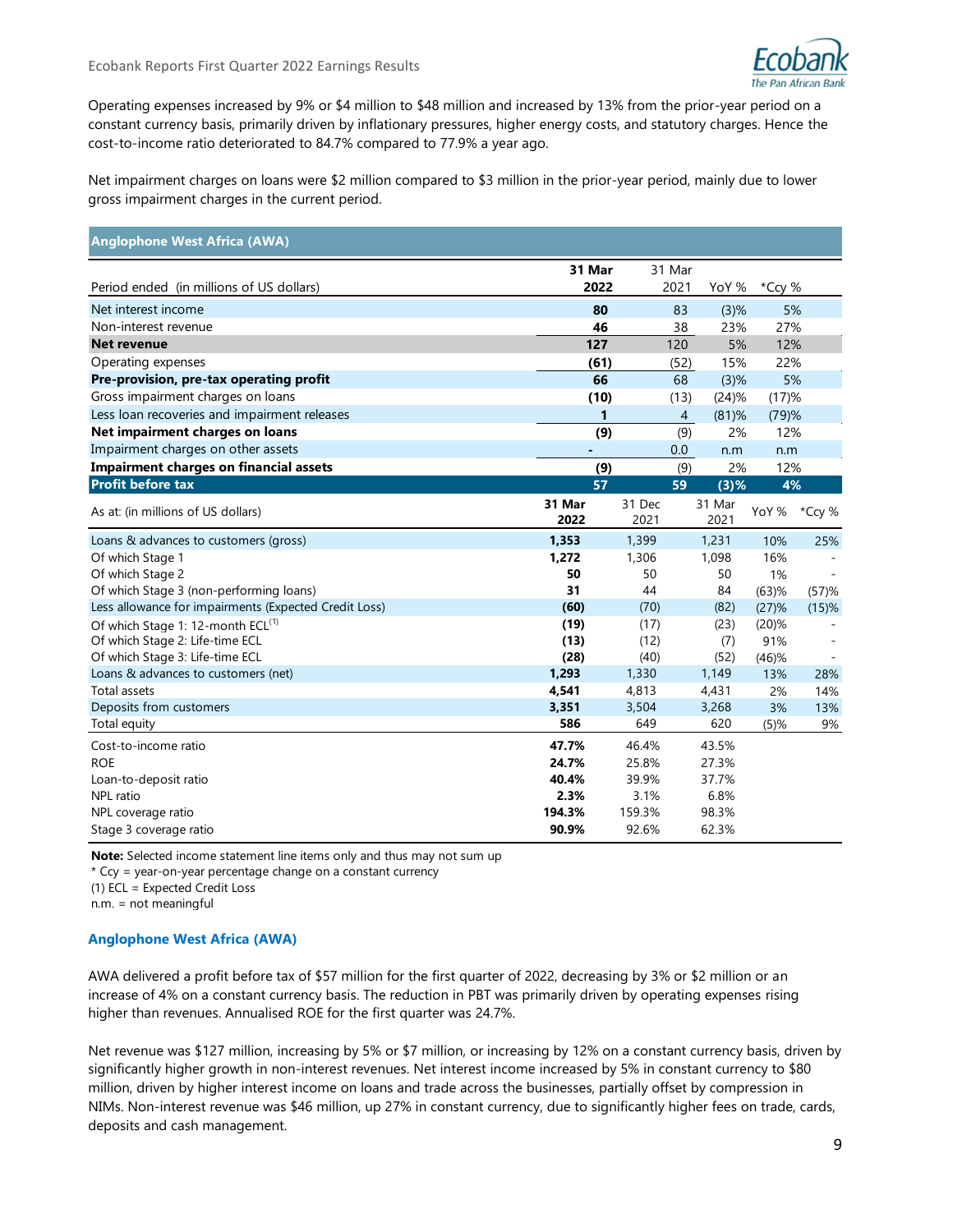

Operating expenses were \$61 million, increasing by 15% or \$8 million, or on a constant currency basis, rising by 22%. The increase in expenses was comprehensive, cutting across staff-related costs and other discretionary costs primarily due to general price increases from higher inflation. As a result, the cost-to-income ratio was 47.7% compared to 43.5% in the prior year, reflecting higher operating expenses growth than revenue growth.

Net impairment charges on loans of \$8.8 million compared with \$8.6 million in the prior-year period. The higher impairment charges in the quarter reflected a decrease in loan recoveries compared to the prior year.

| <b>Central, Eastern and Southern Africa (CESA)</b>       |                |                |                |                |            |            |
|----------------------------------------------------------|----------------|----------------|----------------|----------------|------------|------------|
|                                                          | 31 Mar         |                | 31 Mar         |                |            |            |
| Period ended (in millions of US dollars)                 | 2022           |                | 2021           | YoY %          | *Ccy %     |            |
| Net interest income                                      | 69             |                | 65             | 7%             | 16%        |            |
| Non-interest revenue                                     | 68             |                | 52             | 31%            | 48%        |            |
| <b>Net revenue</b>                                       | 138            |                | 117            | 18%            | 30%        |            |
| Operating expenses                                       | (65)           |                | (61)           | 7%             | 14%        |            |
| Pre-provision, pre-tax operating profit                  | 72             |                | 55             | 30%            | 49%        |            |
| Gross impairment charges on loans                        | (8)            |                | (13)           | (39)%          | (29)%      |            |
| Less loan recoveries and impairment releases             | 3              |                | $\overline{c}$ | 53%            | 56%        |            |
| Net impairment charges on loans                          | (4)            |                | (11)           | (58)%          | $(50)$ %   |            |
| Impairment charges on other assets                       | (1)            |                | (1)            | 25%            | 29%        |            |
| <b>Impairment charges on financial assets</b>            | (5)            |                | (11)           | (52)%          | (43)%      |            |
| Net monetary loss arising from hyperinflationary economy | (8)            |                | (10)           | (21)%          |            |            |
| <b>Profit before tax</b>                                 | 59             |                | 34             | 72%            | 57%        |            |
| As at: (in millions of US dollars)                       | 31 Mar<br>2022 | 31 Dec<br>2021 |                | 31 Mar<br>2021 | YoY %      | *Ccy %     |
| Loans & advances to customers (gross)                    | 1,783          | 1,751          |                | 1,845          | $(3)$ %    | 3%         |
| Of which Stage 1                                         | 1,565          | 1,519          |                | 1,473          | 6%         |            |
| Of which Stage 2                                         | 160            | 176            |                | 208            | (23)%      |            |
| Of which Stage 3 (non-performing loans)                  | 58             | 55             |                | 164            | $(65)$ %   | $(63)$ %   |
| Less: allowance for impairments (Expected Credit Loss)   | (85)           | (78)           |                | (169)          | $(50)$ %   | 15%        |
| Of which Stage 1: 12-month ECL <sup>(1)</sup>            | (23)           | (22)           |                | (31)           | (28)%      |            |
| Of which Stage 2: Life-time ECL                          | (20)           | (23)           |                | (24)           | $(16)$ %   |            |
| Of which Stage 3: Life-time ECL                          | (43)           | (33)           |                | (114)          | $(63)$ %   |            |
| Loans & advances to customers (net)                      | 1,698          | 1,672          |                | 1,676          | 1%         | 8%         |
| Total assets<br>Deposits from customers                  | 6,850          | 6,695          |                | 5,939          | 15%        | 26%        |
| Total equity                                             | 5,311<br>654   | 5,088<br>690   |                | 4,484<br>591   | 18%<br>11% | 30%<br>21% |
|                                                          |                |                |                |                |            |            |
| Cost-to-income ratio                                     | 47.6%          | 52.7%          |                | 52.5%          |            |            |
| <b>ROE</b>                                               | 27.6%          | 22.3%          |                | 16.8%          |            |            |
| Loan-to-deposit ratio                                    | 33.6%          | 34.4%          |                | 41.1%          |            |            |
| <b>NPL</b> ratio                                         | 3.3%           | 3.2%           |                | 8.9%           |            |            |
| NPL coverage ratio                                       | 147.3%         | 141.5%         |                | 103.3%         |            |            |
| Stage 3 coverage ratio                                   | 73.5%          | 60.4%          |                | 69.6%          |            |            |

**Note:** Selected income statement line items only and thus may not sum up

\* Ccy = year-on-year percentage change on a constant currency

(1) ECL = Expected Credit Loss

### **Central, Eastern and Southern African Region (CESA)**

CESA delivered a profit before tax of \$59 million for the first quarter of 2022, an increase of 72% compared to the prioryear period, driven by positive operating leverage and lower impairment charges and net monetary losses.

Net revenue was \$138 million, increasing by 18% or \$21 million, or by 30% on a constant currency basis, reflecting higher net interest income and fee-related income. Net interest income increased by 16% on a constant currency basis to \$69 million, driven by higher interest income on loans and investment securities supported by an expansion in net interest spreads and NIM. Non-interest revenue increased by 48% on a constant currency basis to \$68 million, partly driven by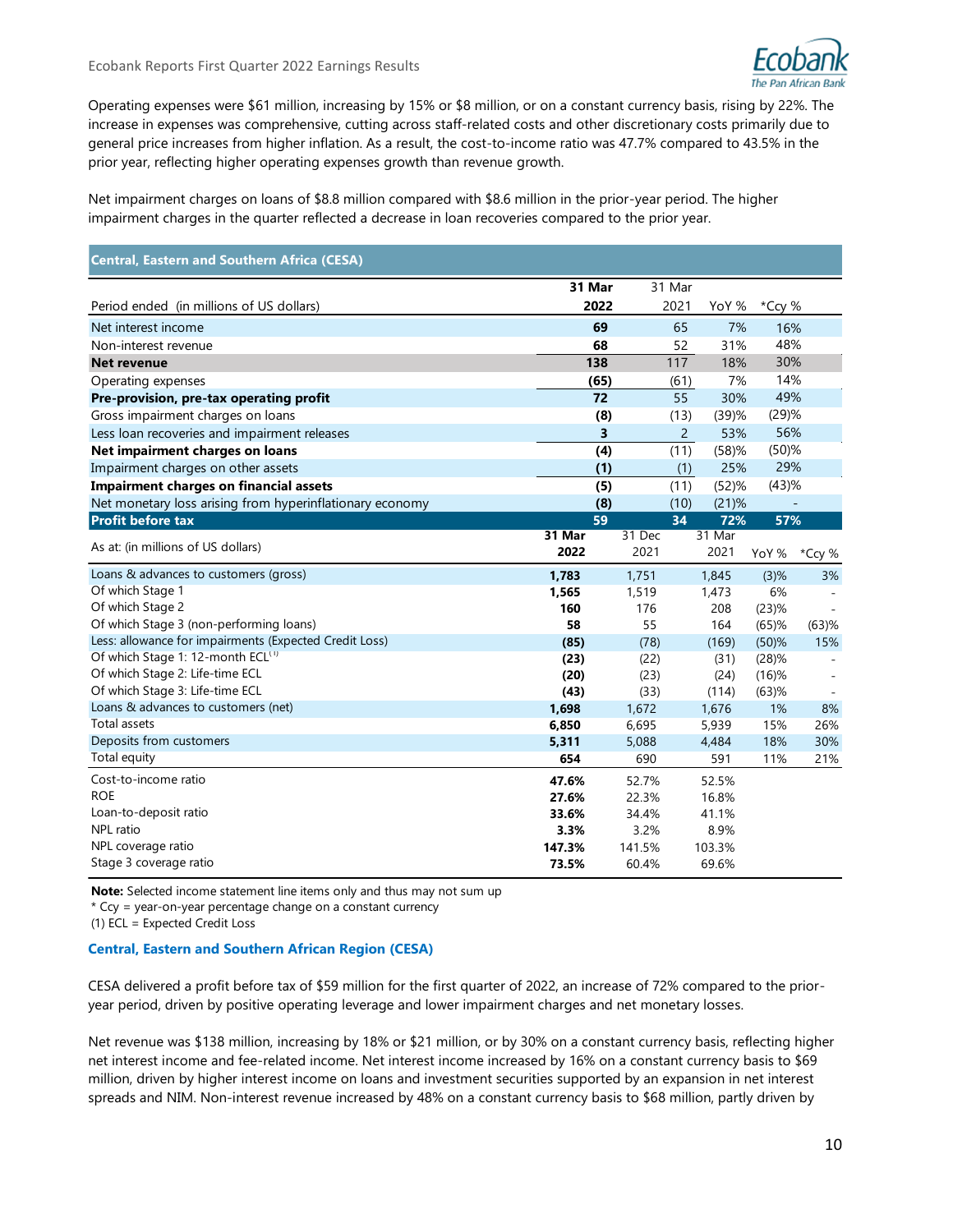

fees generated on episodic deals in some of our markets related to the investment banking deals and higher levels of letters of credit issuances.

Operating expenses of \$65 million were 7% or \$4 million higher than the year-ago period but were 14% higher on a constant currency basis. The increase was primarily driven by the impact of inflation and investments in building capacity. The cost-to-income ratio was 47.6% compared with 52.5% because of the significantly higher growth in revenues compared with operating expenses in the period.

Net impairment charges on loans were \$4 million compared with \$11 million in the prior-year period. The comparable lower net impairment charges for the period were due to lower gross impairment charges and a modest increase in loan recoveries in the current period compared to the prior-year period.

###

#### **About Ecobank Transnational Incorporated ('ETI' or 'The Group')**

Ecobank Transnational Incorporated ('ETI') is the parent company of the Ecobank Group, the leading independent pan-African banking group. The Ecobank Group employs about 13,000 people and serves about 31 million customers in the consumer, commercial and corporate banking sectors across 33 African countries. The Group has a banking license in France and representative offices in Addis Ababa, Ethiopia; Johannesburg, South Africa; Beijing, China; London, the UK and Dubai, the United Arab Emirates. The Group offers a full suite of banking products, services and solutions including bank and deposit accounts, loans, cash management, advisory, trade, securities, wealth, and asset management. ETI is listed on the Nigerian Stock Exchanges in Lagos, the Ghana Stock Exchange in Accra, and the Bourse Régionale des Valeurs Mobilières in Abidjan. For further information please visit [www.ecobank.com](http://www.ecobank.com/)

#### **Cautionary note regarding forward-looking statements**

Certain statements in this document are "forward-looking statements". These statements are based on management's current expectations and are subject to uncertainty and changes in circumstances. Actual results may differ materially from those included in these statements.

#### **Earnings Call Information:**

Ecobank will not be holding an Earnings Conference Call to discuss the financial results for the three months ended 31 March 2022. The financial results, which have been submitted to the NSE, BRVM and GSE, can be accessed, including the Earnings Press Release, by visiting www.ecobank.com. If you should have any questions related to these results, please contact Ecobank Investor Relations via ir@ecobank.com

#### **Contact information:**

**Investor Relations** Ato Arku, +228 2221 0303 [aarku@ecobank.com](mailto:aarku@ecobank.com) [ir@ecobank.com](mailto:ir@ecobank.com)

**Media** Christiane Bossom, +228 2221 0303 [groupcorporatecomms@ecobank.com](mailto:groupcorporatecomms@ecobank.com)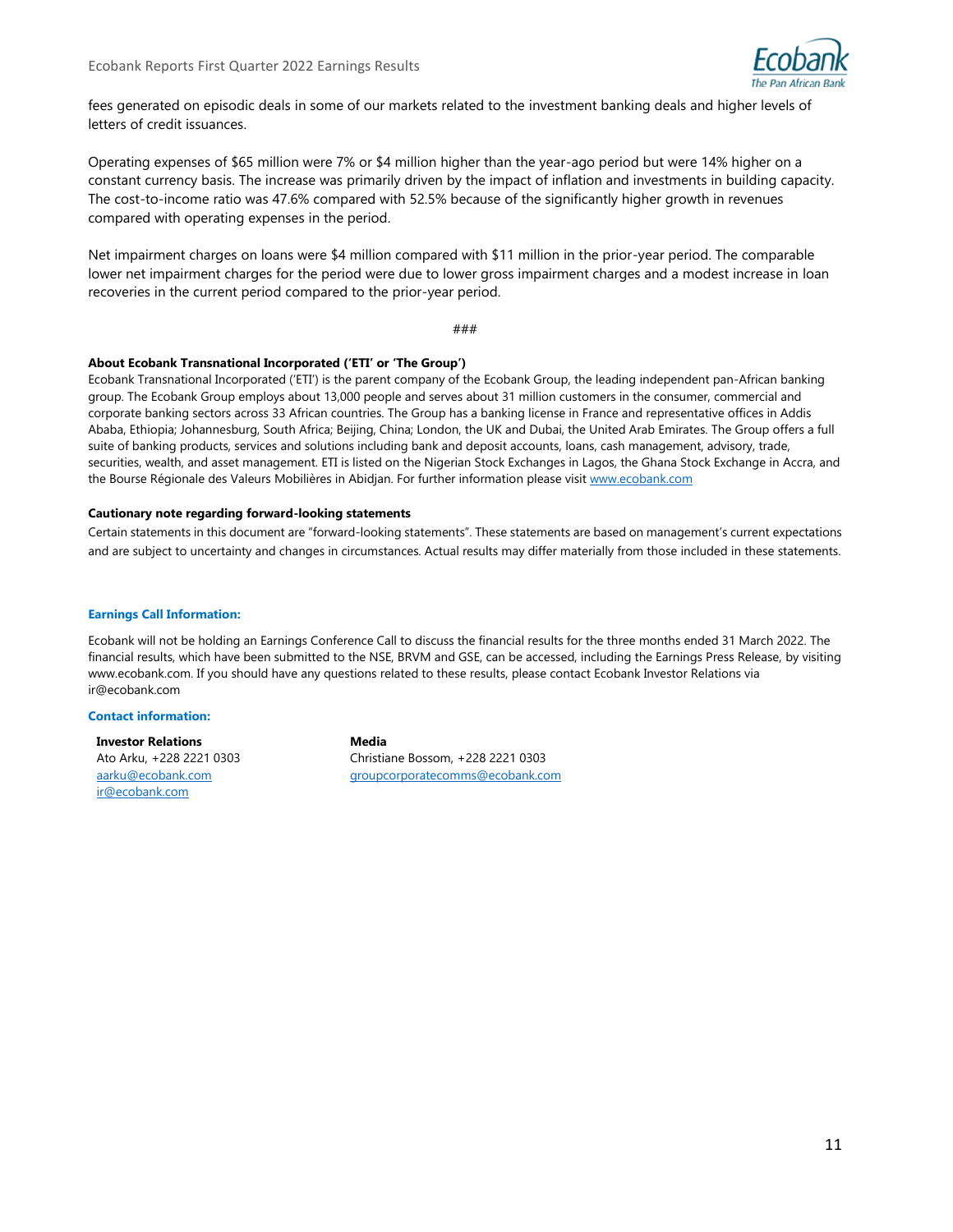

# **Ecobank Group**

| Unaudited consolidated statement of comprehensive Income                                                                                              | Period ended 31 March |            |  |
|-------------------------------------------------------------------------------------------------------------------------------------------------------|-----------------------|------------|--|
| In thousands of US dollars, except per share amounts                                                                                                  | 2022                  | 2021       |  |
|                                                                                                                                                       |                       |            |  |
| Interest income                                                                                                                                       | 375,049               | 345,914    |  |
| Interest expense                                                                                                                                      | (136, 502)            | (108, 820) |  |
| Net interest income                                                                                                                                   | 238,547               | 237,094    |  |
| Fee and commission income                                                                                                                             | 133,261               | 113,441    |  |
| Fee and commission expense                                                                                                                            | (16, 923)             | (13, 294)  |  |
| Net trading income                                                                                                                                    | 71,751                | 64,158     |  |
| Net investment income                                                                                                                                 | 4,102                 | 2,182      |  |
| Other operating income                                                                                                                                | 5,342                 | 5,808      |  |
| Non-interest revenue                                                                                                                                  | 197,533               | 172,295    |  |
| <b>Operating income</b>                                                                                                                               | 436,080               | 409,389    |  |
| Staff expenses                                                                                                                                        | (112, 656)            | (107, 939) |  |
| Depreciation and amortisation                                                                                                                         | (25, 665)             | (26, 152)  |  |
| Other operating expenses                                                                                                                              | (114, 665)            | (108, 670) |  |
| <b>Operating expenses</b>                                                                                                                             | (252, 986)            | (242, 761) |  |
| Operating profit before impairment charges and taxation                                                                                               | 183,094               | 166,628    |  |
| Impairment charges on financial assets                                                                                                                | (50, 439)             | (56, 693)  |  |
| Operating profit after impairment charges                                                                                                             | 132,655               | 109,935    |  |
| Net monetary loss arising from hyperinflationary economies                                                                                            | (7, 575)              | (9,637)    |  |
| Share of post-tax results of associates                                                                                                               |                       | 20         |  |
| Profit before tax                                                                                                                                     | 125,080               | 100,318    |  |
| Taxation                                                                                                                                              | (33, 021)             | (25, 810)  |  |
| Profit after tax from continuing operations                                                                                                           | 92,059                | 74,508     |  |
| Profit after tax from discontinued operations                                                                                                         |                       | 1,319      |  |
| <b>Profit after tax</b>                                                                                                                               | 92,059                | 75,827     |  |
| Profit after tax attributable to:                                                                                                                     |                       |            |  |
| <b>Ordinary shareholders</b>                                                                                                                          | 66,104                | 52,132     |  |
| - Continuing operations                                                                                                                               | 66,104                | 51,420     |  |
| - Discontinued operations                                                                                                                             |                       | 712        |  |
| Other equity instrument holder                                                                                                                        | 1,828                 |            |  |
| <b>Non-controlling interests</b>                                                                                                                      | 24,127                | 23,695     |  |
| - Continuing operations                                                                                                                               | 24,127                | 23,088     |  |
| - Discontinued operations                                                                                                                             |                       | 607        |  |
| Earnings per share from continuing operations attributable to owners of the parent during the period<br>(expressed in United States cents per share): |                       |            |  |
| Basic (cents)                                                                                                                                         | 0.269                 | 0.209      |  |
| Diluted (cents)                                                                                                                                       | 0.269                 | 0.209      |  |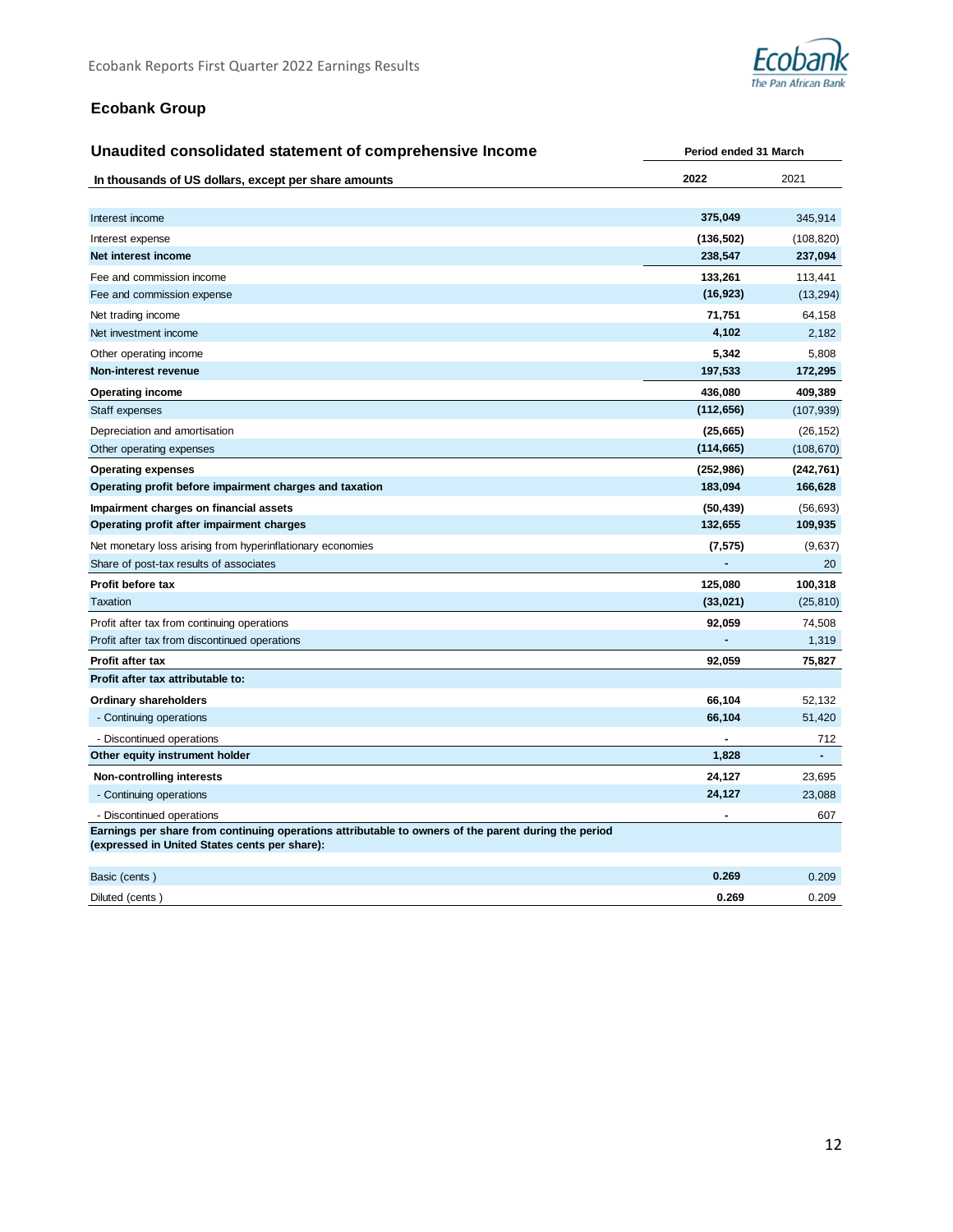

# **Ecobank Group**

| Unaudited consolidated statement of other comprehensive income                                                     | Period ended 31 March |            |  |
|--------------------------------------------------------------------------------------------------------------------|-----------------------|------------|--|
| In thousands of US dollars, except per share amounts                                                               | 2022                  | 2021       |  |
|                                                                                                                    |                       |            |  |
| <b>Profit after tax</b>                                                                                            | 92,059                | 75,827     |  |
| Other comprehensive income:                                                                                        |                       |            |  |
| Items that may be reclassified to profit or loss:                                                                  |                       |            |  |
| Exchange difference on translation of foreign operations                                                           | (114, 158)            | (96, 867)  |  |
| Fair value loss on debt instruments at FVOCI                                                                       | (17, 891)             | (47, 667)  |  |
| Taxation relating to components of other comprehensive income that may be subsequently reclassed to profit or loss | 4,320                 | 2,930      |  |
| Other comprehensive (loss) /income for the period, net of taxation                                                 | (127, 729)            | (141, 604) |  |
| Total comprehensive income for the period                                                                          | (35, 670)             | (65, 777)  |  |
| Total comprehensive income attributable to:                                                                        |                       |            |  |
| <b>Ordinary shareholders</b>                                                                                       | (31,082)              | (72, 401)  |  |
| - Continuing operations                                                                                            | (31,082)              | (73, 113)  |  |
| - Discontinued operations                                                                                          |                       | 712        |  |
| Other equity instrument holder                                                                                     | 1,828                 | ٠          |  |
| Non-controlling interests                                                                                          | (6, 416)              | 6,624      |  |
| - Continuing operations                                                                                            | (6, 416)              | 6,017      |  |
| - Discontinued operations                                                                                          |                       | 607        |  |
|                                                                                                                    | (35, 670)             | (65, 777)  |  |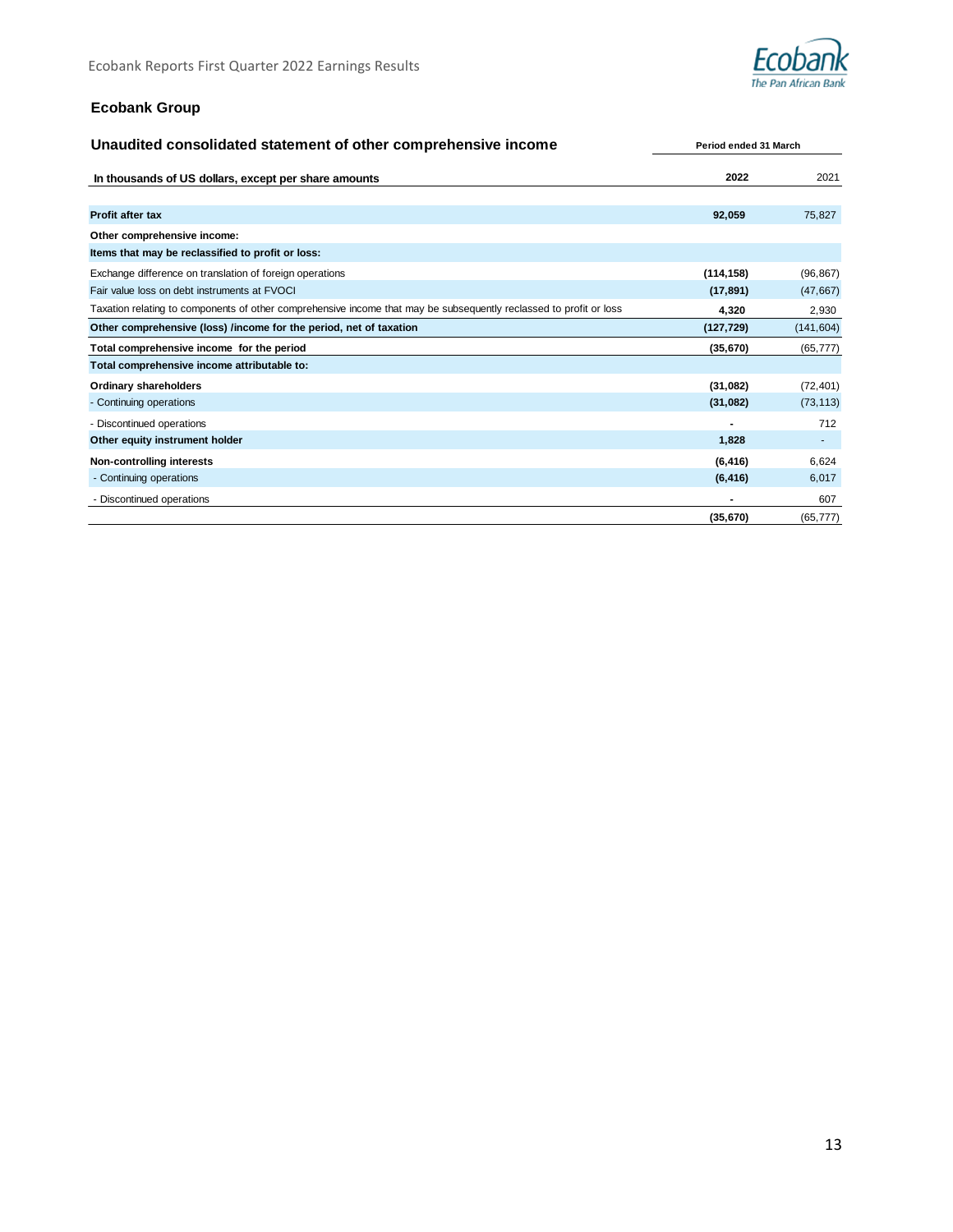

**As at**

# **Ecobank Group**

| Unaudited consolidated statement of financial position |
|--------------------------------------------------------|
|--------------------------------------------------------|

| In thousands of US dollars, except per share amounts | 31 December<br>31 March 2022 |            |
|------------------------------------------------------|------------------------------|------------|
|                                                      |                              | 2021       |
| <b>ASSETS</b>                                        |                              |            |
| Cash and balances with central banks                 | 3,990,899                    | 4,209,138  |
| <b>Trading financial assets</b>                      | 332,808                      | 346,042    |
| Derivative financial instruments                     | 60,074                       | 78,404     |
| Loans and advances to banks                          | 2,189,736                    | 2,289,445  |
| Loans and advances to customers                      | 9,310,238                    | 9,575,865  |
| Treasury bills and other eligible bills              | 2,117,973                    | 2,087,085  |
| Investment securities                                | 6,561,922                    | 6,560,228  |
| Pledged assets                                       | 200,691                      | 206,001    |
| Other assets                                         | 1,237,888                    | 1,095,569  |
| Investment in associates                             | 3,748                        | 4,863      |
| Intangible assets                                    | 109,725                      | 122,288    |
| Property and equipment                               | 724,751                      | 750,615    |
| Investment properties                                | 10,441                       | 11,019     |
| Deferred income tax assets                           | 200,133                      | 201,996    |
|                                                      | 27,051,027                   | 27,538,558 |
| Assets held for sale and discontinued operations     | 23,491                       | 23,235     |
| <b>Total assets</b>                                  | 27,074,518                   | 27,561,793 |
| <b>LIABILITIES</b>                                   |                              |            |
| Deposits from banks                                  | 1,680,252                    | 2,229,935  |
| Deposits from customers                              | 19,695,741                   | 19,713,349 |
| Derivative financial instruments                     | 31,817                       | 29,101     |
| Borrowed funds                                       | 2,312,355                    | 2,352,437  |
| Other liabilities                                    | 1,044,540                    | 821,264    |
| Provisions                                           | 76,320                       | 72,230     |
| Current income tax liabilities                       | 26,555                       | 66,342     |
| Deferred income tax liabilities                      | 63,816                       | 87,751     |
| Retirement benefit obligations                       | 25,163                       | 25,078     |
| <b>Total liabilities</b>                             | 24,956,559                   | 25,397,487 |
| <b>EQUITY</b>                                        |                              |            |
| Share capital and premium                            | 2,113,961                    | 2,113,961  |
| Retained earnings and reserves                       | (614, 480)                   | (581, 570) |
| Equity attributable to ordinary shareholders         | 1,499,481                    | 1,532,391  |
| Other equity instrument holder                       | 74,088                       | 74,088     |
| <b>Non-controlling interests</b>                     | 544,390                      | 557,827    |
| <b>Total equity</b>                                  | 2,117,959                    | 2,164,306  |
| <b>Total liabilities and equity</b>                  | 27,074,518                   | 27,561,793 |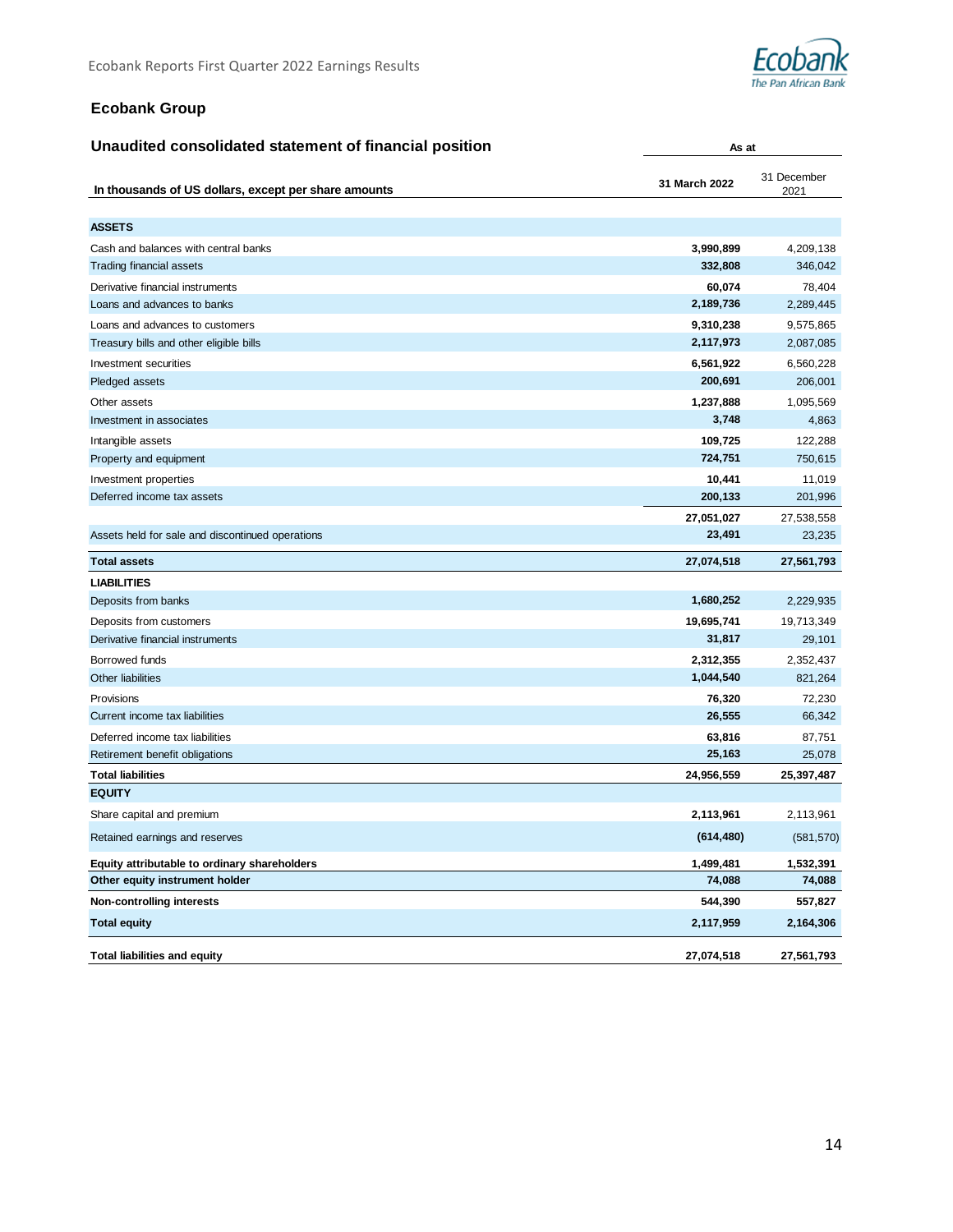

#### **Unaudited consolidated statement of changes in equity**

| Unaudried consondated statement or changes in equity  | Attributable to equity holders of the company |                          |                         |                                           | Other equity | <b>Non-Controlling</b><br>Interest                   | <b>Total Equity</b>    |
|-------------------------------------------------------|-----------------------------------------------|--------------------------|-------------------------|-------------------------------------------|--------------|------------------------------------------------------|------------------------|
| In thousands of US dollars                            | <b>Share Capital</b>                          | <b>Retained Earnings</b> | <b>Other Reserves</b>   | Total equity and reserves<br>attributable |              |                                                      |                        |
| At 1 January 2021                                     | 2,113,961                                     | 199,172                  | (809, 737)              | 1,503,396                                 | ÷            | 524,317                                              | 2,027,713              |
| Foreign currency translation differences              |                                               |                          | (79, 796)               | (79, 796)                                 | ٠            | (17,071)                                             | (96, 867)              |
| Net loss in debt instruments, net of taxes            |                                               |                          | (44, 737)               | (44, 737)                                 |              | ٠                                                    | (44, 737)              |
| Profit for the period                                 | $\overline{\phantom{a}}$                      | 52.132                   | ×.                      | 52.132                                    | ٠            | 23.695                                               | 75,827                 |
| Total comprehensive loss for the period               | $\overline{\phantom{a}}$                      | 52.132                   | (124, 533)              | (72, 401)                                 | ٠            | 6,624                                                | (65, 777)              |
| Group reserve                                         |                                               | ٠                        | (3,388)                 | (3, 388)                                  | ٠            |                                                      | (3,388)                |
| Dividend relating to 2020                             | $\sim$                                        | ×.                       | ٠                       | $\sim$                                    | ٠            | (3,832)                                              | (3, 832)               |
| At 31 March 2021                                      | 2,113,961                                     | 251,304                  | (937, 658)              | 1,427,607                                 | ٠            | 527,109                                              | 1,954,716              |
| At 31 December 2020                                   |                                               |                          |                         |                                           |              |                                                      |                        |
| Foreign currency translation differences              | 2,113,961                                     | 199,172                  | (809, 737)              | 1,503,396                                 | ٠            | 524,317                                              | 2,027,713              |
| Net gain in debt instruments, net of taxes            |                                               | ٠                        | (175, 566)<br>(62, 238) | (175, 566)<br>(62, 238)                   | ٠<br>٠       | (39, 144)<br>2,149                                   | (214, 710)<br>(60,089) |
| Net gain in equity instruments, net of taxes          |                                               |                          |                         |                                           |              |                                                      |                        |
| Net gains on revaluation of property                  |                                               |                          | 509<br>12,182           | 509<br>12.182                             | ٠<br>٠       | $\overline{\phantom{a}}$<br>$\overline{\phantom{a}}$ | 509<br>12,182          |
| Remeasurements of post-employment benefit obligations |                                               |                          |                         |                                           |              |                                                      |                        |
| Profit for the year                                   |                                               | 262.234                  | (931)                   | (931)<br>262.234                          | ٠            | 95.132                                               | (931)<br>357,366       |
| Total comprehensive profit for the year               |                                               | 262,234                  | (226, 044)              | 36,190                                    | ٠            | 58,137                                               | 94,327                 |
| Additional tier 1 capital                             |                                               |                          |                         |                                           | 74.088       |                                                      | 74,088                 |
| Group reserve                                         |                                               | ×.                       | (7, 195)                | (7, 195)                                  | ٠            | ٠                                                    | (7, 195)               |
| Transfer from general banking reserves                |                                               | (23, 935)                | 23.935                  | $\overline{\phantom{a}}$                  | ٠            |                                                      | $\sim$                 |
| Transfer to statutory reserve                         | ٠                                             | (3,052)                  | 3,052                   |                                           | ٠            | $\overline{\phantom{a}}$                             |                        |
| Dividend relating to 2020                             | ٠                                             | $\overline{\phantom{a}}$ | ٠                       | ٠                                         | ٠            | (24, 627)                                            | (24, 627)              |
| At 31 December 2021                                   | 2,113,961                                     | 434,419                  | (1,015,989)             | 1,532,391                                 | 74,088       | 557,827                                              | 2,164,306              |
| Net loss in debt instruments, net of taxes            |                                               | $\sim$                   | (11,500)                | (11,500)                                  | ×,           | (2,071)                                              | (13, 571)              |
| Foreign currency translation differences              |                                               | ×.                       | (85,686)                | (85, 686)                                 | ٠            | (28, 472)                                            | (114, 158)             |
| Profit for the period                                 | $\sim$                                        | 66,104                   | $\sim$                  | 66,104                                    | 1,828        | 24,127                                               | 92,059                 |
| Total comprehensive loss for the period               |                                               | 66,104                   | (97, 186)               | (31, 082)                                 | 1,828        | (6, 416)                                             | (35, 670)              |
| Distribution to other instrument equity holder        |                                               | (1,828)                  | ×                       | (1,828)                                   | 1,828        | $\overline{\phantom{a}}$                             | $\sim$                 |
| Dividend paid to other equity instrument holder       | ٠                                             | ×.                       |                         |                                           | (3,656)      | $\overline{\phantom{a}}$                             | (3,656)                |
| Dividend relating to 2021                             | $\overline{\phantom{a}}$                      | $\sim$                   | ٠                       | ٠                                         | ٠            | (7,021)                                              | (7,021)                |
| At 31 March 2022                                      | 2,113,961                                     | 498.695                  | (1, 113, 175)           | 1.499.481                                 | 74.088       | 544,390                                              | 2.117.959              |